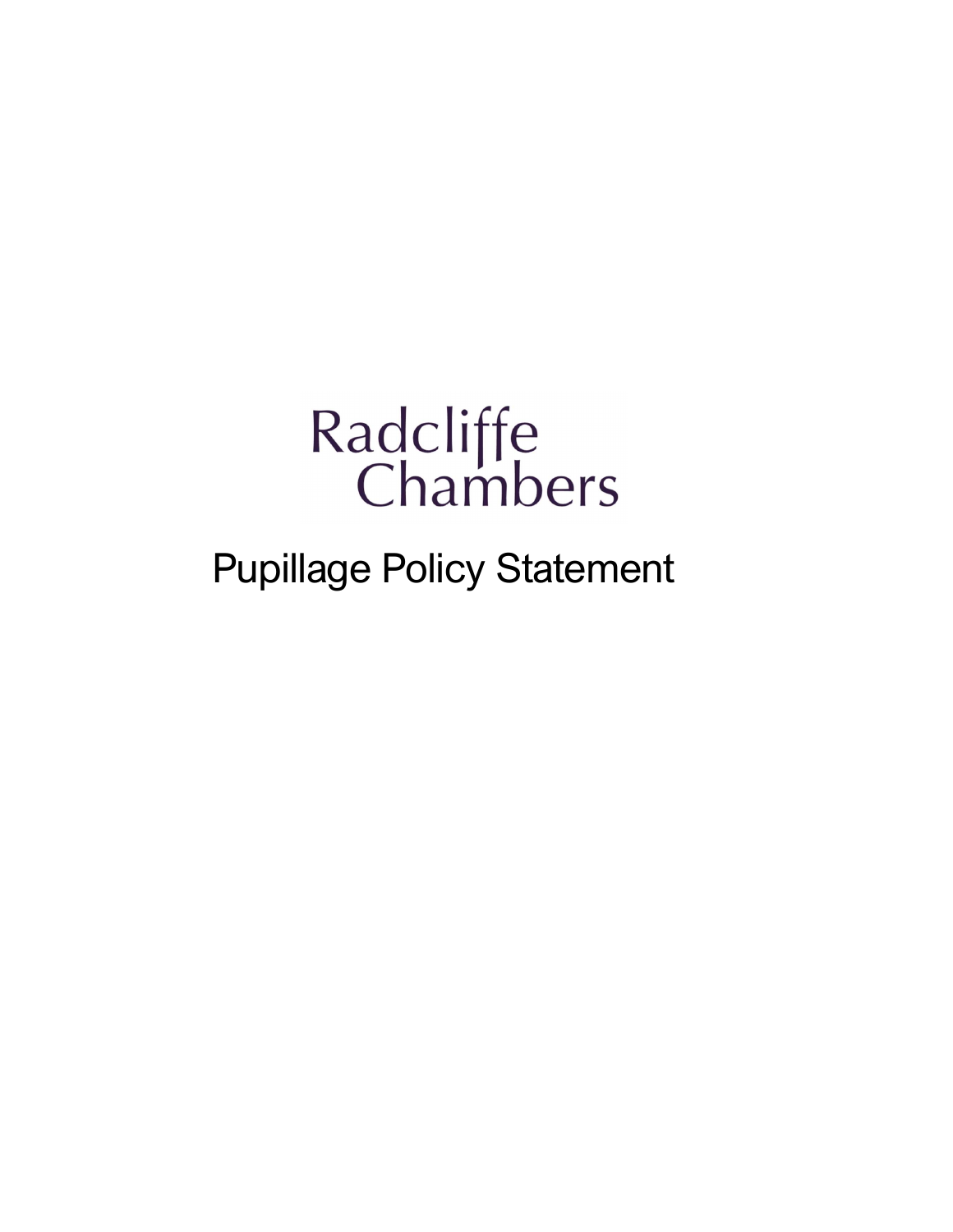# Table of Contents

| 1.                                                     | <b>GENERAL</b>                                                                    | 2              |
|--------------------------------------------------------|-----------------------------------------------------------------------------------|----------------|
| 2.                                                     | <b>AVAILABILITY</b>                                                               | $\overline{2}$ |
| 3.                                                     | <b>FINANCIAL ASSISTANCE</b>                                                       | 4              |
| 4.                                                     | ADVERTISEMENT AND PUBLICATION                                                     | 4              |
| 5.                                                     | PUPILLAGE SELECTION PROCEDURE                                                     | 5              |
| 6.                                                     | ALLOCATION OF PUPILS                                                              | $\overline{7}$ |
| 7.                                                     | ROLE AND DUTIES OF PUPILS                                                         | $\overline{7}$ |
| 8.                                                     | <b>RESPONSIBILITIES OF PUPIL SUPERVISORS</b>                                      | 10             |
| 9.                                                     | COMPULSORY COURSES AND OTHER TRAINING                                             | 12             |
| 10 <sub>1</sub>                                        | <b>MISCELLANEOUS - PUPILLAGE</b>                                                  | 13             |
| 11 <sub>1</sub>                                        | <b>ABSENCE</b>                                                                    | 14             |
| 12.                                                    | THE GENERAL DATA PROTECTION REGULATION (GDPR) AND THE DATA<br>PROTECTION ACT 2018 | 15             |
|                                                        | 13. TAXATION                                                                      | 15             |
|                                                        | 14. EQUALITY AND DIVERSITY                                                        | 15             |
|                                                        | 15. RECORD KEEPING                                                                | 16             |
|                                                        | 16. COMPLAINTS AND GRIEVANCES                                                     | 16             |
|                                                        | 17. RECRUITMENT OF NEW TENANTS                                                    | 17             |
|                                                        | APPENDIX ONE -                                                                    | 19             |
|                                                        | PUPILLAGE APPLICATIONS ASSESSMENT CRITERIA                                        | 19             |
|                                                        | <b>APPENDIX TWO-</b>                                                              | 21             |
|                                                        | <b>ANTI-HARASSMENT POLICY</b>                                                     | 21             |
|                                                        | APPENDIX THREE -                                                                  | 23             |
|                                                        | <b>EQUALITY AND DIVERSITY POLICY</b>                                              | 23             |
|                                                        | <b>APPENDIX FOUR -</b>                                                            | 31             |
|                                                        | <b>TRAINING PROGRAMME FOR PUPILS</b>                                              | 31             |
|                                                        | <b>APPENDIX FIVE -</b>                                                            | 36             |
| PUPIL SUPERVISORS: GUIDANCE AND RESPONSIBILITIES<br>36 |                                                                                   |                |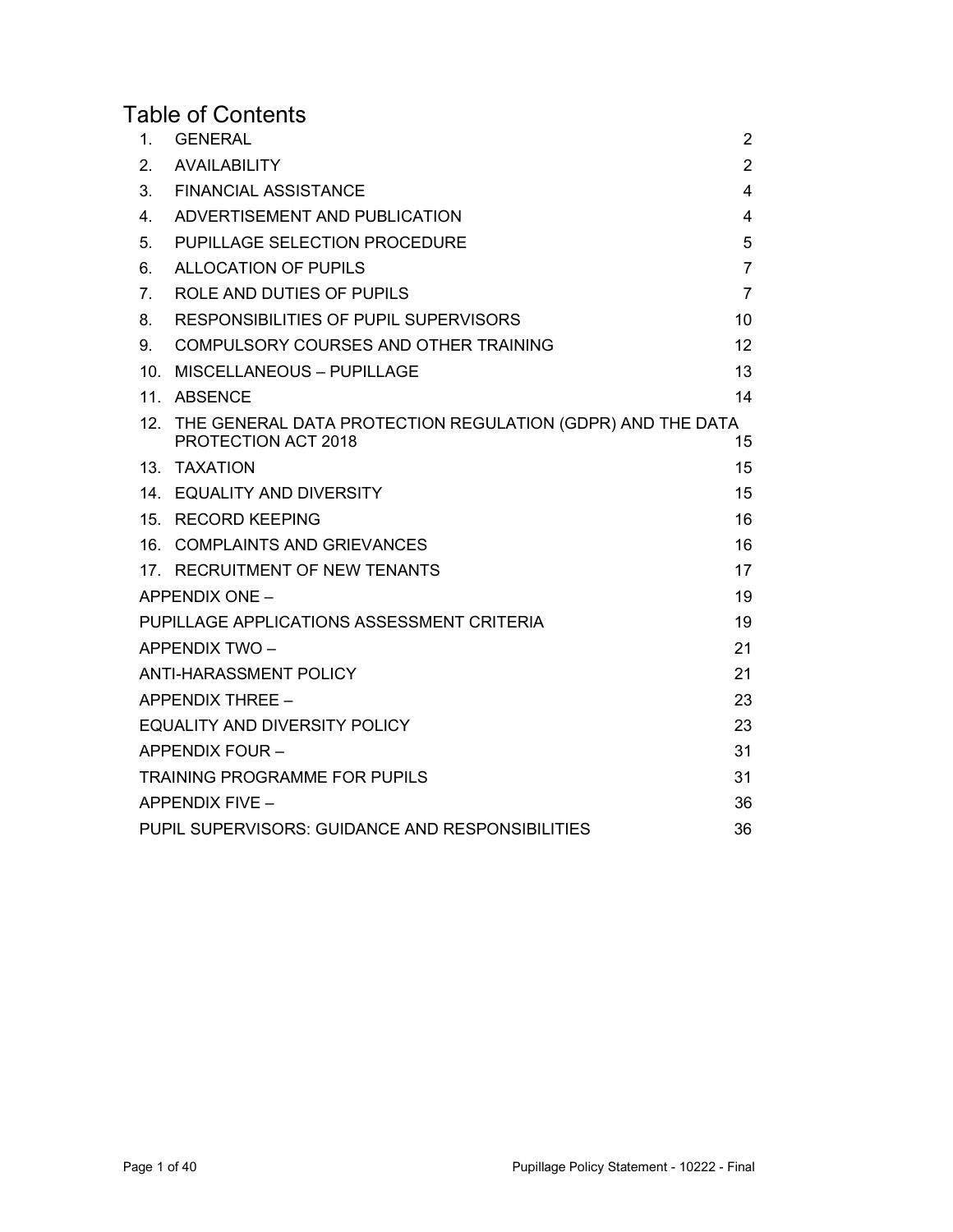# 1. GENERAL

- 1.1. The pupillage committee consists of the following members of Chambers at the time of writing:
	- 1.1.1. Kate Selway (Chair)
	- 1.1.2. Anthony Dearing
	- 1.1.3. Dawn McCambley
	- 1.1.4. Matthew Mills
	- 1.1.5. Chambers' CEO also sits in on the second-round interviews
- 1.2. The composition of the pupillage committee will vary from time to time.
- 1.3. The pupillage committee will use its best endeavours to comply with, and to ensure that Chambers complies with, the relevant provisions of the Code of Conduct and the Equality and Diversity Code for the Bar.
- 1.4. A copy of this Policy together with the pupil's induction documents are given to pupils on commencement of pupillage in Chambers. Time will be taken to talk the pupil through the Bar Standards Board (BSB) Pupillage Handbook.

# 2. AVAILABILITY

#### Mini pupillages

- 2.1. Non-assessed mini-pupillages will be offered in accordance with the Mini-Pupillage Policy Statement.
- 2.2. Assessed mini pupillages (see 5 below) take place as part of the selection procedure for prospective pupils.

#### **Pupillages**

- 2.3. Up to two twelve-month pupillages will be offered, if appropriate, in each pupillage year. The nature and scope of the training that a pupil will receive is set out in the Training Policy in Appendix Four. There is no guarantee of a tenancy in Chambers at the end of pupillage. All pupils will be considered on their merits for any tenancy.
- 2.4. The pupillage year usually runs from 1 October to 30 September (the "Pupillage Year").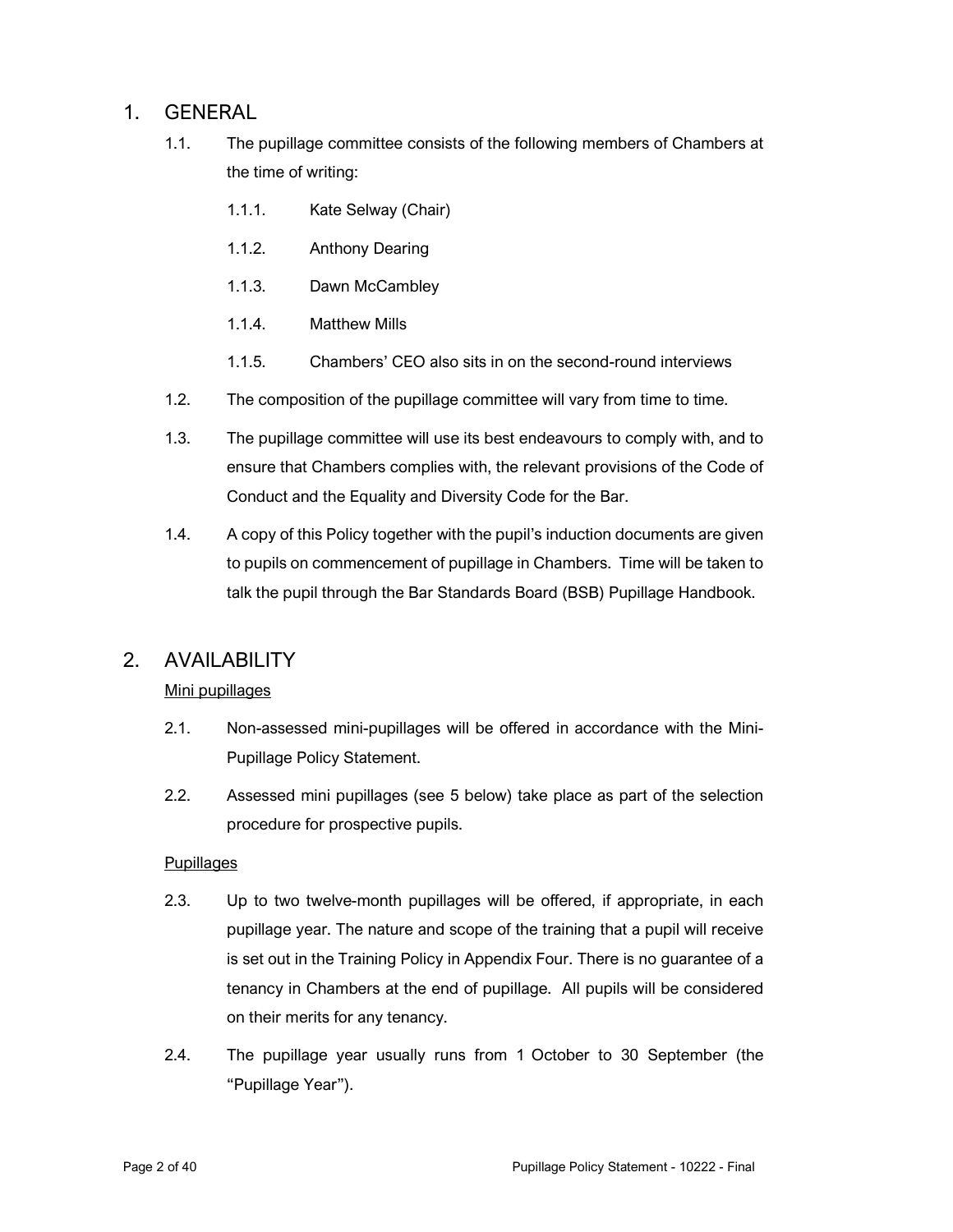2.5. Pupillage is divided into two parts:

#### 2.5.1. A non-practising period of six months

During this period, pupils may not accept any client instructions, except for noting briefs (taking notes during a trial or other hearing) where they have the permission of their pupil supervisor or the Head of Chambers. Pupils will normally have been Called to the Bar either before commencing the non-practising period of pupillage or during the early part of that period.

At the successful conclusion of the non-practising period of pupillage, the pupil supervisor must complete the non-practising period completion form. Pupil supervisors must not confirm that requirements have been met if the pupil has not reached the required standards.

#### 2.5.2. A practising period of six months

Provided that the pupil has completed the compulsory training specified by the BSB, the BSB will then grant a Provisional Practising Certificate for a practising period of six months.

The entire practising period must be undertaken after Call; this means that pupils must be Called to the Bar before they can undertake their second six. A pupil is entitled to supply legal services and exercise rights of audience as a pupil barrister during the practising period, provided that they have the permission of their pupil supervisor or the Head of Chambers, and have been issued with a Provisional Practising Certificate by the BSB.

Provided that the pupil has satisfactorily completed the practising period, which includes completing the compulsory training specified by the BSB, the BSB will confirm eligibility for a full Practising Certificate, and the pupil may apply for a full Practising Certificate in order to continue practising.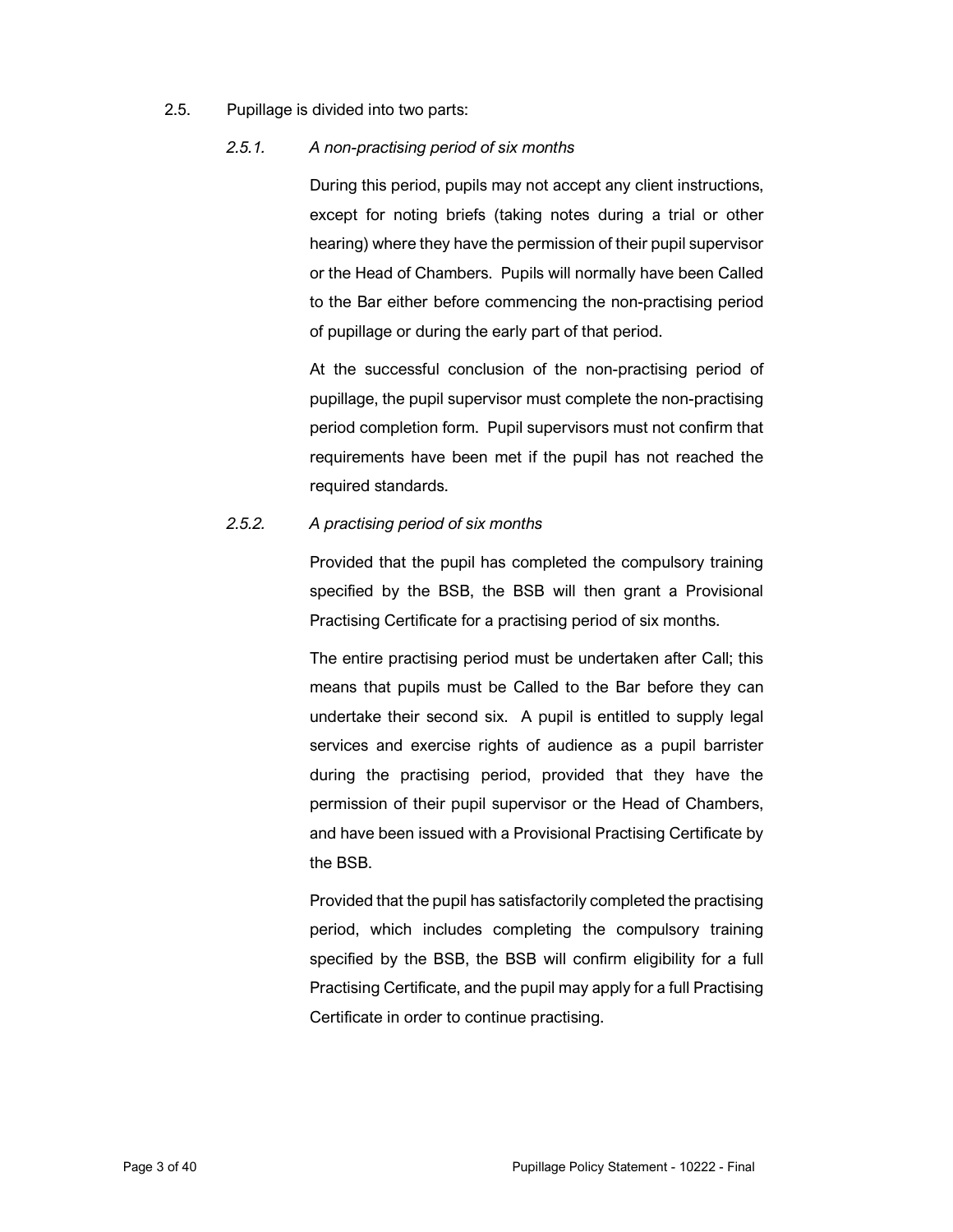A practising pupil must register with the Information Commissioner's Office. It is a criminal offence not to do so where required.

2.6. Pupils must warrant that their nationality or immigration status allows them to undertake the pupillage and they must undertake to notify Chambers immediately if at any time they cease to be eligible to undertake the pupillage.

#### Third Six Pupillages

2.7. Chambers does not normally offer third six-month pupillages. If any such pupillage becomes available, it will be advertised on our website and in accordance with the requirements of the Code of Conduct.

# 3. FINANCIAL ASSISTANCE

3.1. An award will be made in each Pupillage Year. The amount of the award will be advertised and provided in a letter of offer. Part of the award may be drawn down during the vocational stage of training whilst undertaking the bar course. Chambers retains a discretion as to how much can be drawn down in advance. Pupils retain any earnings received during their practising second six without any deductions for Chambers' contributions.

# 4. ADVERTISEMENT AND PUBLICATION

- 4.1. Chambers publicises pupillage widely. All pupillage vacancies will be advertised in the Pupillages Handbook and advertisements are placed in student publications. Chambers ensures that vacancies notified to the BSB and other organisations are kept up to date.
- 4.2. Where appropriate, the opportunity will be taken:
	- 4.2.1. to advertise pupillages and pupillage awards and/or mini-pupillages in student publications; and
	- 4.2.2. to participate in at least one Law Fair every year.
- 4.3. Such decisions will be made at the discretion of the pupillage committee.
- 4.4. The pupillage committee will supply the BSB with such information as it requires.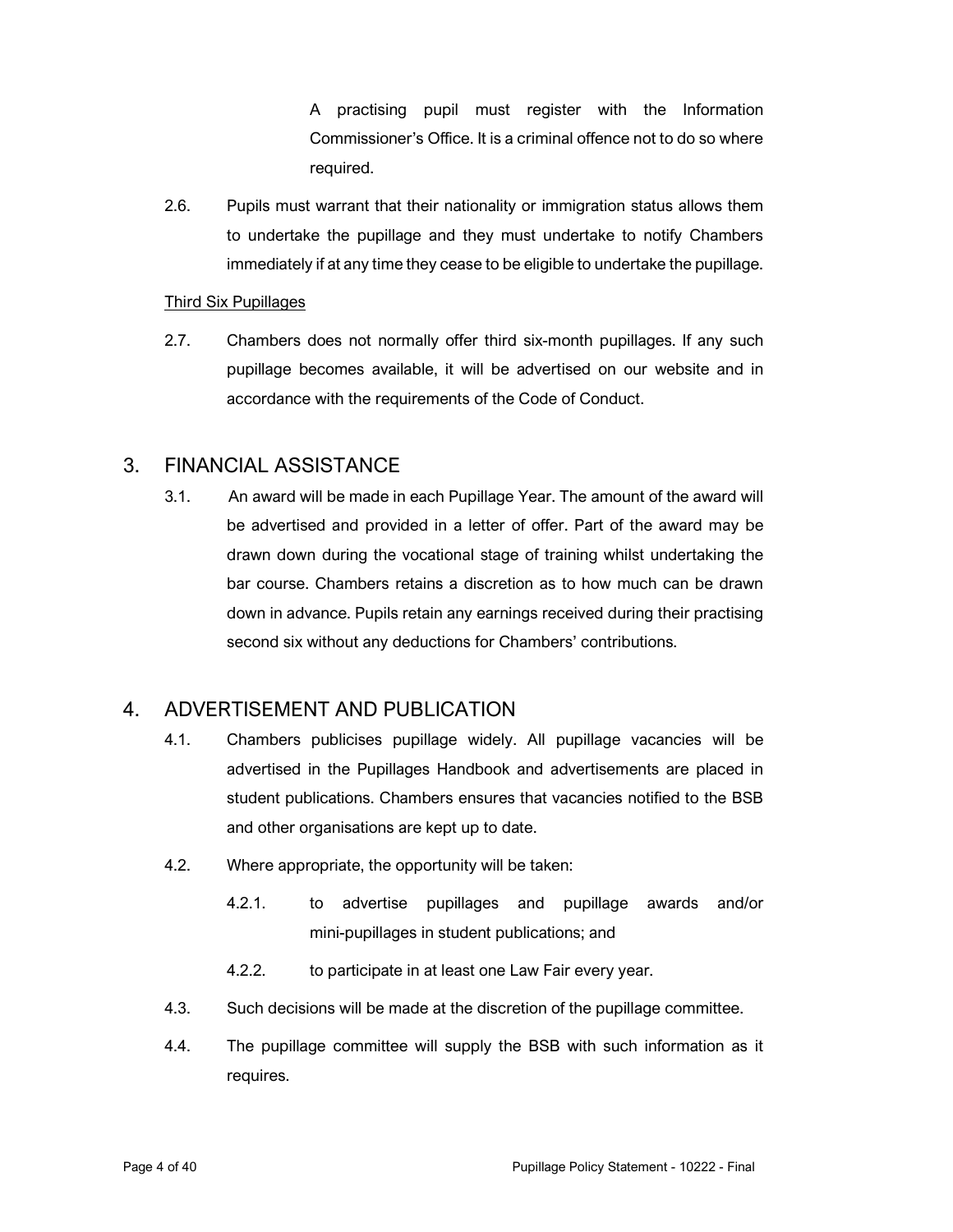# 5. PUPILLAGE SELECTION PROCEDURE

- 5.1. Selection decisions and criteria will be taken by the pupillage committee as a whole. The selection criteria adopted by the pupillage committee, and the associated marking scheme for each of the three stages of the selection process, are set out in Appendix One to this Policy Statement. All pupils are selected using the same procedure. Records of all applicants and documentation relating to selection decisions are kept by the pupillage committee for a period of up to two years after the completion of the recruitment process.
- 5.2. Upon receipt of all applications the pupillage committee will draw up a list of up to 30 candidates who will be invited to a first-round interview in Chambers. Candidates will be assessed using the first marking scheme set out in Appendix One. Candidates progressing successfully to interview will be those with the highest total scores.
- 5.3. First-round interviews will last up to 15 minutes. Candidates will be assessed on their interview performance by reference to the second marking scheme set out in Appendix One. In general, between 8 and 10 candidates will then be invited to undertake a one day assessed mini-pupillage in Chambers, which will include a second-round interview. Candidates progressing successfully to this second stage will be those with the highest total combined scores.
- 5.4. Prior to attending the assessed mini-pupillage, candidates will be provided with instructions to provide a written advice. This should be sent to Chambers by email by the deadline and will be discussed further during the second-round interview.
- 5.5. The second-round interview will last between 45 to 60 minutes and will additionally comprise the following. On the day of the assessed minipupillage candidates will be provided with details to enable them to prepare for a mock conference with a solicitor and lay client (where the candidate will play the role of the barrister from whom the client is seeking advice). The conference papers will normally be provided to candidates two hours in advance of the interview time. The interview will also include discussion of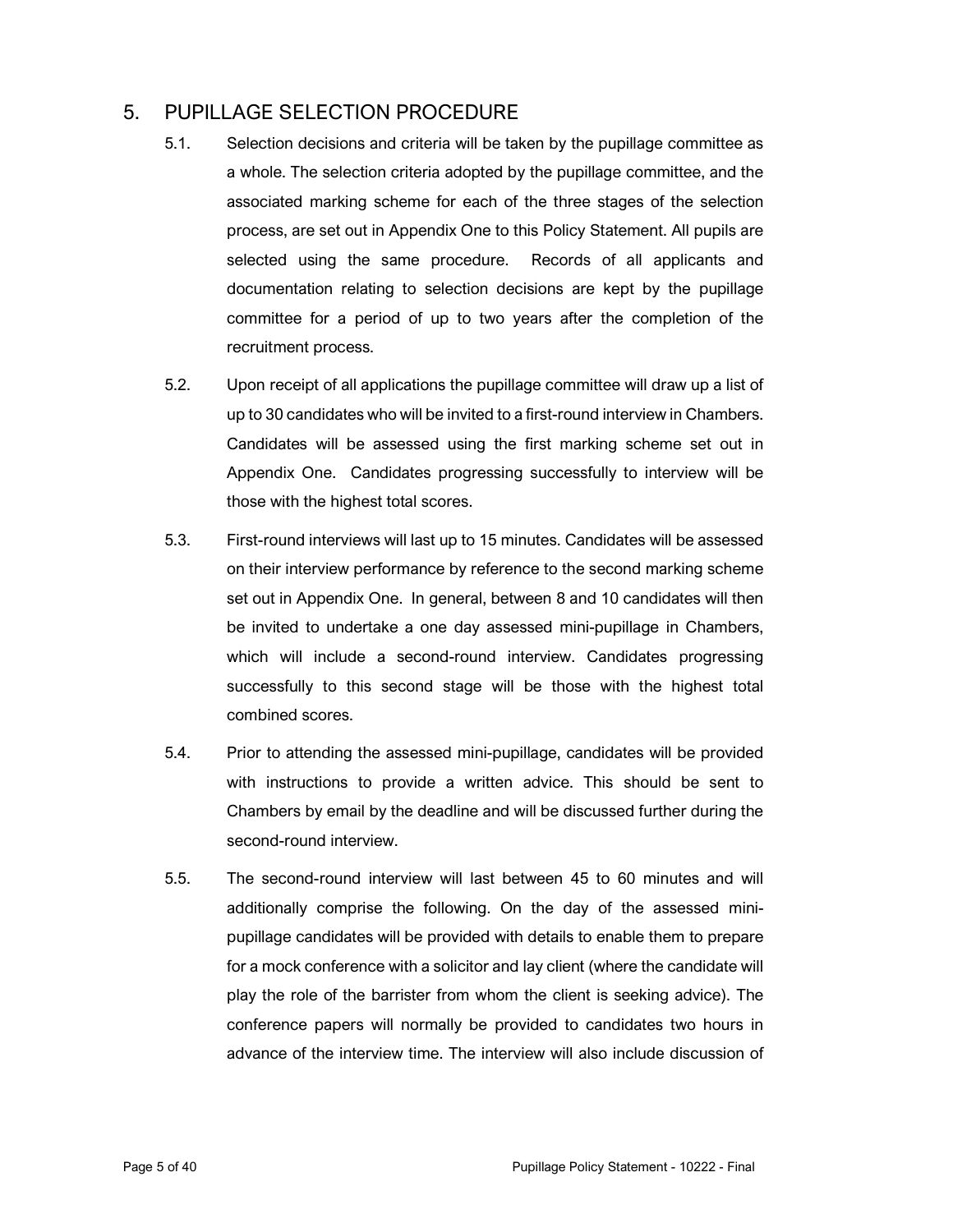professional ethics issues of the type that a barrister might typically face from time to time in the course of their professional practice.

- 5.6. Second-round interviews will normally take place during the afternoon of the candidate's mini-pupillage.
- 5.7. Candidates will be assessed using the third marking scheme set out in Appendix One. After the conclusion of all the interviews, the pupillage committee will meet to decide, by reference to the combined total scores awarded to each candidate in the first, second and third marking schemes, which (if any) of the candidates should be offered a pupillage.
- 5.8. Where possible, the interviewing panel for all first and second-round interviews will comprise all members of the pupillage committee and will be chaired by a senior member of the committee.
- 5.9. In the event that insufficient members of the pupillage committee are available to attend either a first or second-round interview, the vacancy or vacancies may be filled by co-opting a member or members of Chambers so that each candidate will be interviewed by at least three members of Chambers. Selection of a suitable member or members will be carried out by the chair of the pupillage committee in consultation with the other members of the committee so far as practicable and as the chair shall see fit. In the event that the most junior member of the committee is unavailable, the replacement panel member will, if possible, be drawn from the most junior quarter of members of Chambers.
- 5.10. Candidates will normally be notified of the outcome of their applications either by e-mail or telephone.
- 5.11. The offer of a pupillage and its acceptance give rise to a legally binding contract for education and training. Prior to the commencement of pupillage, Chambers and the pupil will enter into a written pupillage agreement in accordance with the requirement of the Bar Standards Board.
- 5.12. As part of Chambers' commitment to increasing diversity at the Chancery Bar, Chambers uses the contextualised recruitment system developed and operated by Rare Recruitment Ltd as part of the pupillage application process.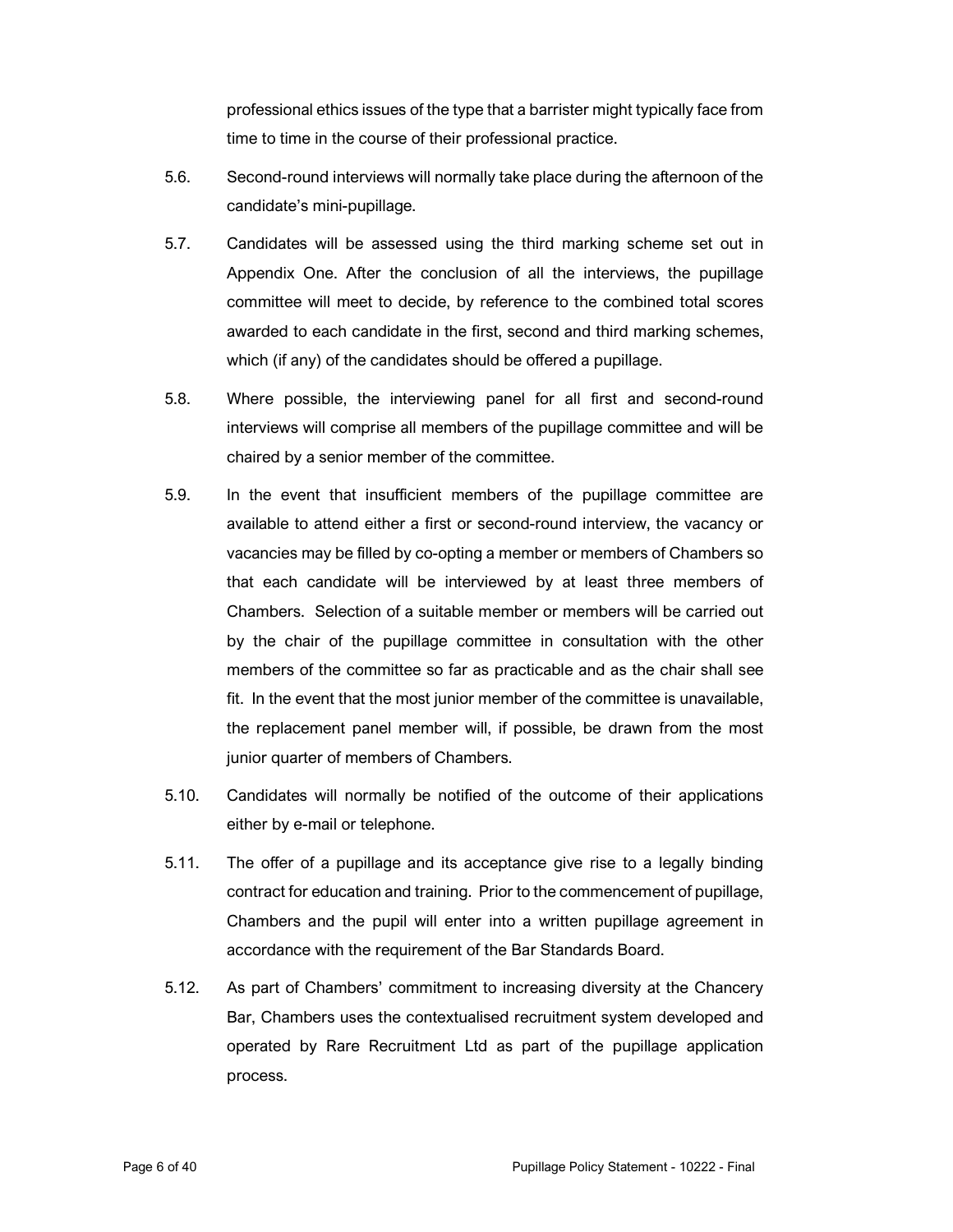5.13. Chambers reserves the right to modify its selection procedures at its discretion.

# 6. ALLOCATION OF PUPILS

- 6.1. Save in exceptional circumstances, a pupil will sit with four different pupil supervisors, each for a period of three months.
- 6.2. The function of allocating the pupils will be discharged by the pupillage committee as a whole, taking into account all relevant circumstances (including in particular the need to ensure that the burden of taking pupils is equally shared by those members eligible to take them). Where possible, the pupil will be told towards the middle of their seat with any given pupil supervisor who their next pupil supervisor will be.

# 7. ROLE AND DUTIES OF PUPILS

- 7.1. Chambers' core business hours are 9am to 6pm Monday to Friday (inclusive). There are no fixed training hours, but in order to maximise the educational and training benefits that pupillage affords, pupils are expected to be available for a minimum of 40 hours each week.
- 7.2. Chambers expects that pupils will spend at least eight hours a day undertaking education and training, a majority of which will be during Chambers' core business hours, save for periods when pupils are unable to work due to illness, bereavement, injury, vacation, maternity or paternity leave.
- 7.3. Pupils may on occasion be invited to attend evening or weekend events relevant to their educational and training needs. Attendance at such events is not compulsory but is encouraged.
- 7.4. The pupil's responsibilities are:
	- 7.4.1. At all times to adhere to the Core Duties and Conduct Rules, as set out in the BSB Handbook. Pupils should familiarise themselves with the BSB Handbook and Code of Conduct in the non-practising period of pupillage and ensure that they are prepared for dealing with common ethical dilemmas that may arise in the practising period.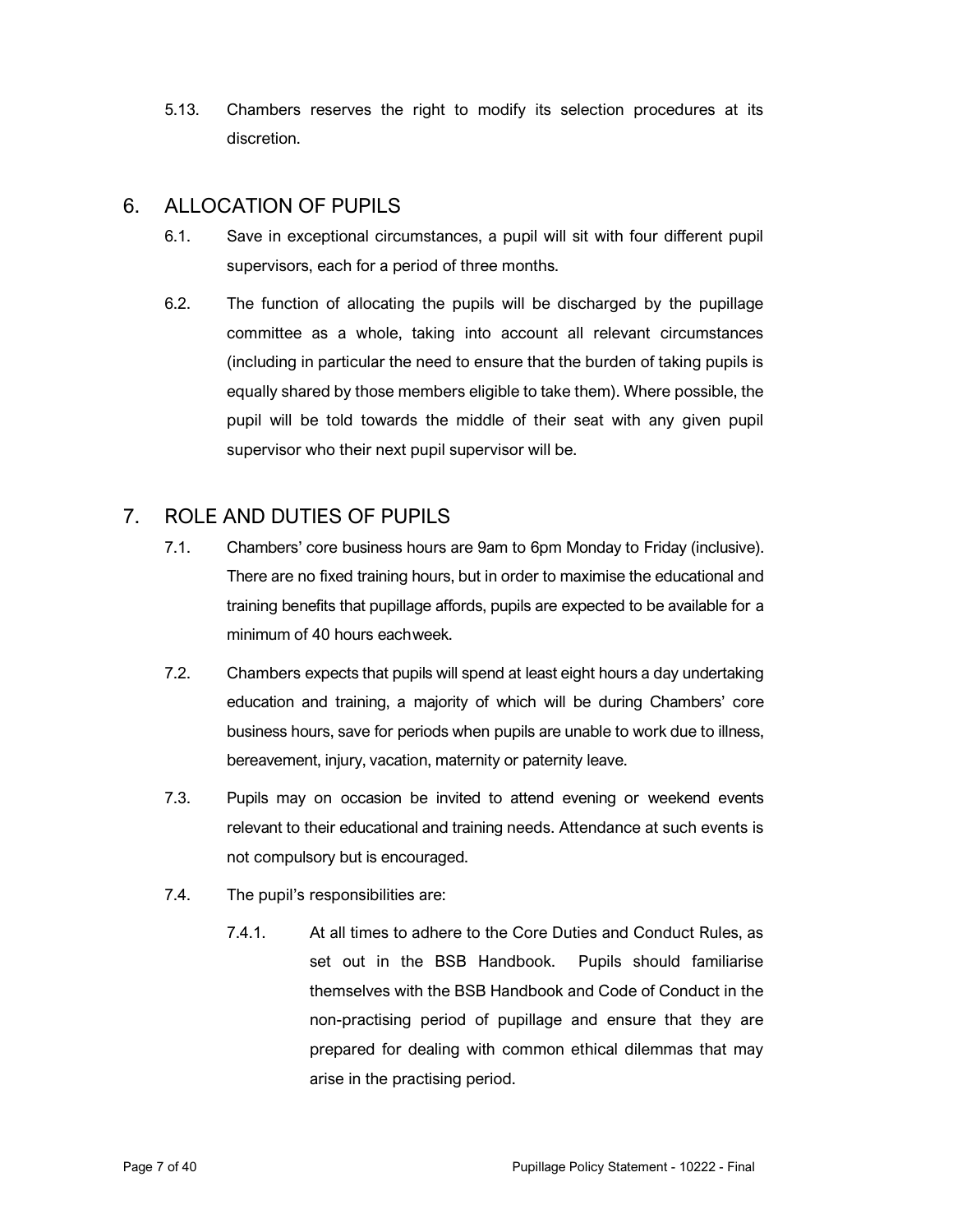- 7.4.2. To preserve the confidentiality of every client's affairs.
- 7.4.3. To ensure that their pupillage is registered with the BSB on the relevant forms. Registration forms should be submitted two weeks prior to commencement of pupillage. Pupils must provide the name of the designated pupil supervisor and the commencement date. Registration will be confirmed by email.
- 7.4.4. To notify the BSB of any material changes in pupillage arrangements, eg change in pupil supervisor, change in start or end dates of pupillage.
- 7.4.5. To attend court when their pupil supervisor attends court and to take care to ensure that they arrive at the appropriate court at the appropriate time. The pupil will not play any active role in court proceedings. Before attending court, the pupil will be required to read the papers and familiarise himself or herself with the issues. Whilst at court, the pupil should observe the proceedings and take detailed notes, which may be referred to by the pupil supervisor.
- 7.4.6. To attend Chambers when their pupil supervisor is in Chambers and to carry out research and do paperwork given to them by the pupil supervisor. Pupils should, where possible, try to complete their work within the timescales set by the pupil supervisor. Pupils should not take papers or books out of Chambers without the prior permission of their pupil supervisor.
- 7.4.7. To do work for other members of Chambers when required to do so.
- 7.4.8. To attend Chambers' marketing events where appropriate and in particular the junior programme.
- 7.5. Pupils will be given oral feedback from their pupil supervisors in respect of every piece of work undertaken for them. In addition, pupils will be given oral feedback from each of their four pupil supervisors on a monthly basis. At the end of each three-month seat the pupil supervisor will complete a review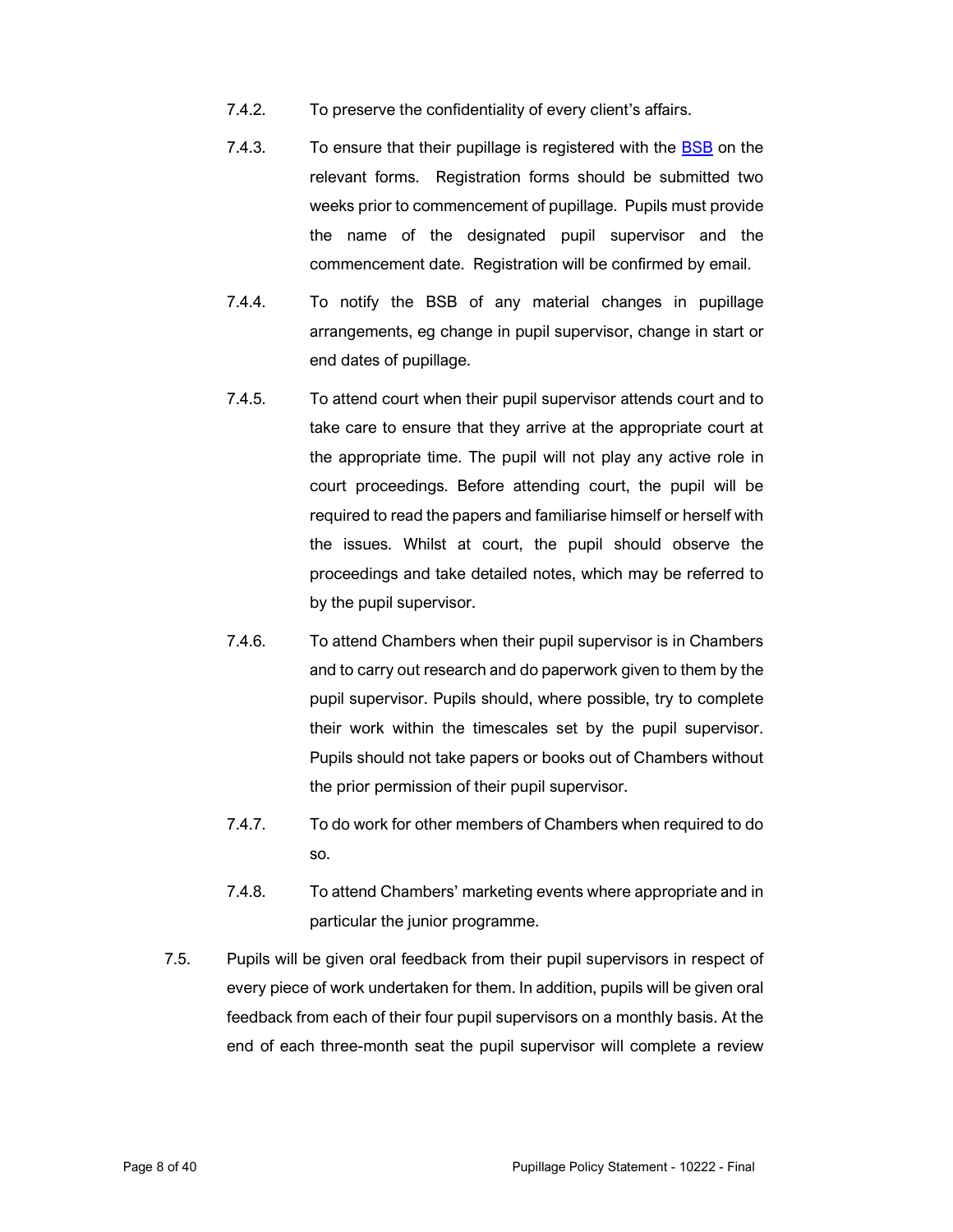assessment which will be passed on to the next pupil supervisor. Further details are set out in the Training Programme in Appendix Four.

- 7.6. A pupil is likely to have their own work during the second six months. Chambers does not guarantee a minimum amount of work in the second six, but if there is work for pupils to do, it will be allocated fairly between pupils (if there is more than one pupil) by one of the clerking team taking into account all relevant circumstances. The clerks will also consider whether the work would be more suitable for a junior tenant. From time-to-time secondment work may arise; this should be discussed with the CEO and if appropriate should be signed off by the pupillage committee. Given that the emphasis during pupillage is on training, and the pupillage offered in Chambers is fully funded, priority for secondments will be given to junior tenants. Practising pupils do not pay Chambers' rent or expenses.
- 7.7. Where a pupil is asked to devil for a member of Chambers, that member of Chambers will negotiate payment of an appropriate proportion of the fee with one of the clerking team.
- 7.8. Chambers holds an informal gathering for coffee at about 11.00 am every day and for tea at about 4.00 pm. Pupils are under no obligation to attend but may wish to do so as a means of developing their relationships with members of Chambers.
- 7.9. At the end of each six months of their pupillage the pupil must ensure that they have completed the relevant parts of the specialist checklists and that it has been signed by the relevant pupil supervisor. Although the BSB no longer requires the use of the checklists for pupillages starting on or after 1 September 2019, Chambers has chosen to continue using them. Further details are set out in the Training Policy in Appendix Four.
- 7.10. Pupils should keep diaries or portfolios of all work undertaken and go through the specialist checklists at least every three months, filling in the relevant details of their experience and self-reflection. Keeping a work diary is also useful if a pupil applies for tenancy, because completion of all requirements can be demonstrated to have been met. It provides an accurate record of experience and self-reflection and demonstrates organisational abilities that will be useful in practice.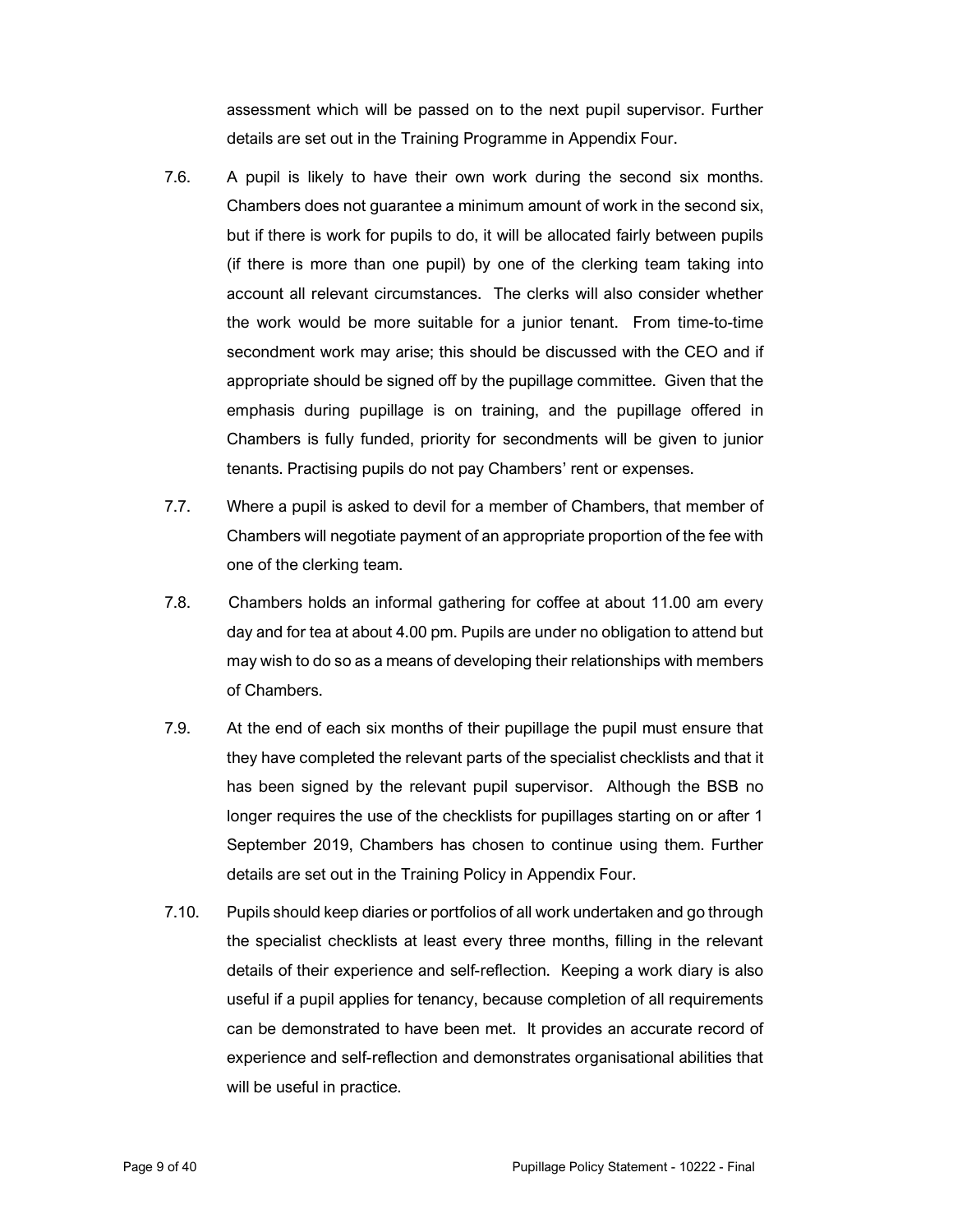- 7.11. It is important that pupils begin a process of reflection on their own progress that should continue throughout practice, with a view to shaping their Continuing Professional Development (CPD) as a practising barrister. During the first three full years as a practising barrister, practitioners must comply with the CPD rules within the New Practitioners Programme. Once in practice for more than three full years, practitioners must then comply with rules within the Established Practitioners Programme (EPP).
- 7.12. At the end of the practising stage of pupillage, the pupil must ensure that their pupil supervisor signs the form that declares satisfactory completion of the practising period of pupillage.

# 8. RESPONSIBILITIES OF PUPIL SUPERVISORS

- 8.1. Each member of Chambers to whom a pupil is allocated:
	- 8.1.1. Must ensure that they are on any BSB register of approved pupil supervisors (if maintained). If not, they must inform the pupillage committee of the fact and take immediate steps to ensure that they are placed on such register.
	- 8.1.2. Must ensure that they have undertaken appropriate training (including refresher training) that meets the outcomes specified by the BSB. Training records are to be maintained by supervisors and recorded in their CPD records.
	- 8.1.3. Must be familiar with the Training Programme in Appendix Four, the Guidance and Responsibilities in Appendix Five, and the BSB's Professional Statement before they commence acting as the pupil's supervisor.
	- 8.1.4. Must discharge the obligations and functions set out by the BSB from time to time.
	- 8.1.5. Must ensure that their pupil does work for a wide cross-section of Chambers.
	- 8.1.6. Will have a copy of the BSB Professional Statement and will refer to it to ensure, as far as is possible, that the pupil carries out work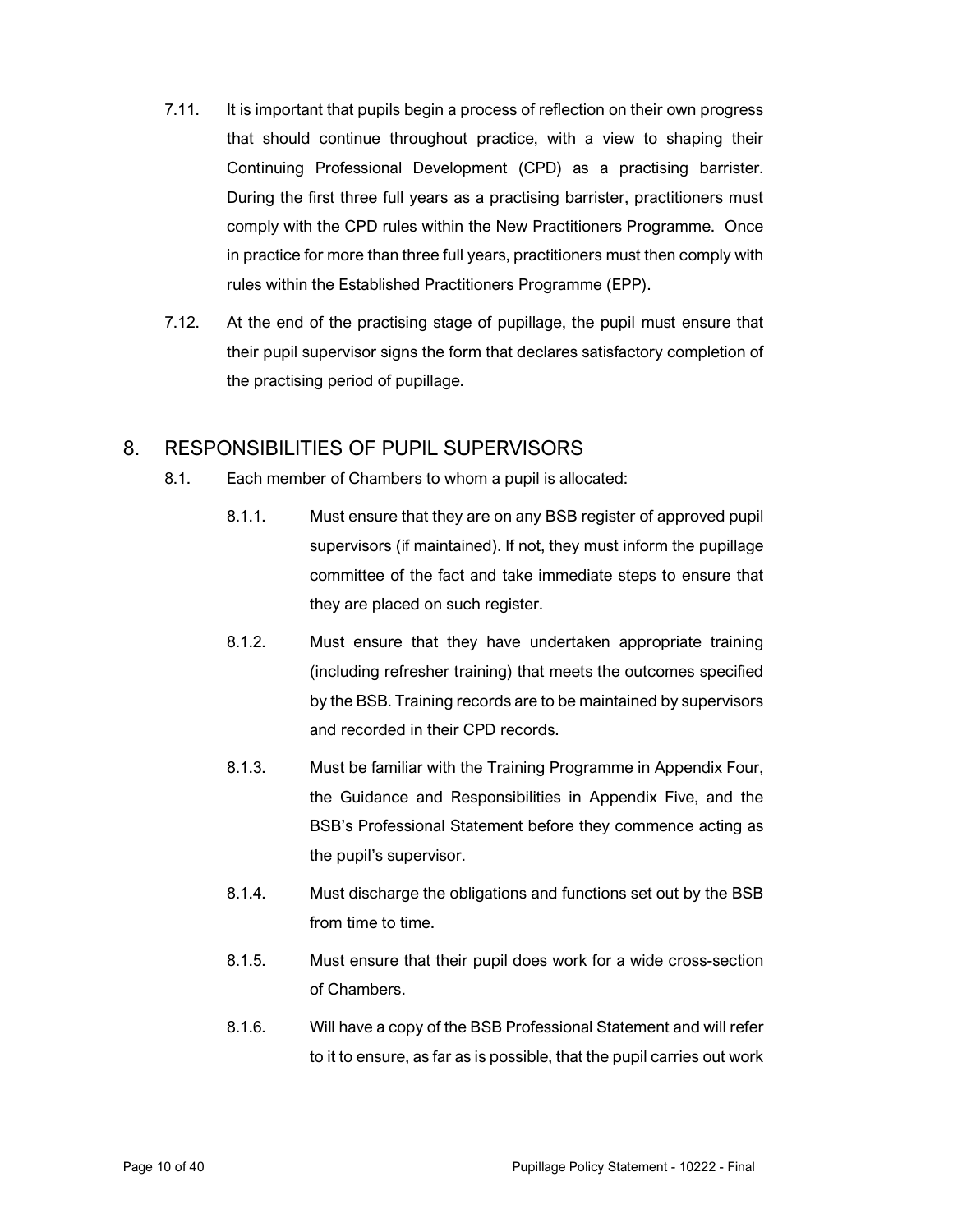and attends hearings in accordance with its requirements and, in particular, will ensure that the pupil:

- 8.1.6.1. has an understanding and appreciation of the operation in practice of rules of conduct and etiquette at the Bar and a working knowledge and understanding of the BSB Handbook and Code of Conduct;
- 8.1.6.2. has gained sufficient practical experience of advocacy to be able to prepare and present a case competently;
- 8.1.6.3. has gained sufficient practical experience of conferences and negotiation to be able to conduct the same competently. Pupils should be instructed on how to prepare for conferences and negotiations, including the making and retaining of a full and accurate note of all conferences. Pupils and pupil supervisors should discuss in advance what is expected from pupils in conference;
- 8.1.6.4. has achieved the BSB standard for drafting, paperwork, and legal research. Pupils must practise the necessary skills by producing their own work and receiving constructive feedback from their pupil supervisors.
- 8.1.7. Will ensure that their pupil has been provided with and completes or updates the specialist checklists in the form approved by Chambers in relation to competences in the BSB Professional Statement.
- 8.1.8. Where a pupil supervisor will be attending court or advising in conference outside London, will arrange for their pupil to attend at the expense of Chambers if (but only if) the pupil supervisor considers that the expense is justified by the benefit which the pupil will derive from attending. Where, however, the expense of the pupil's attendance exceeds £150 the excess will only be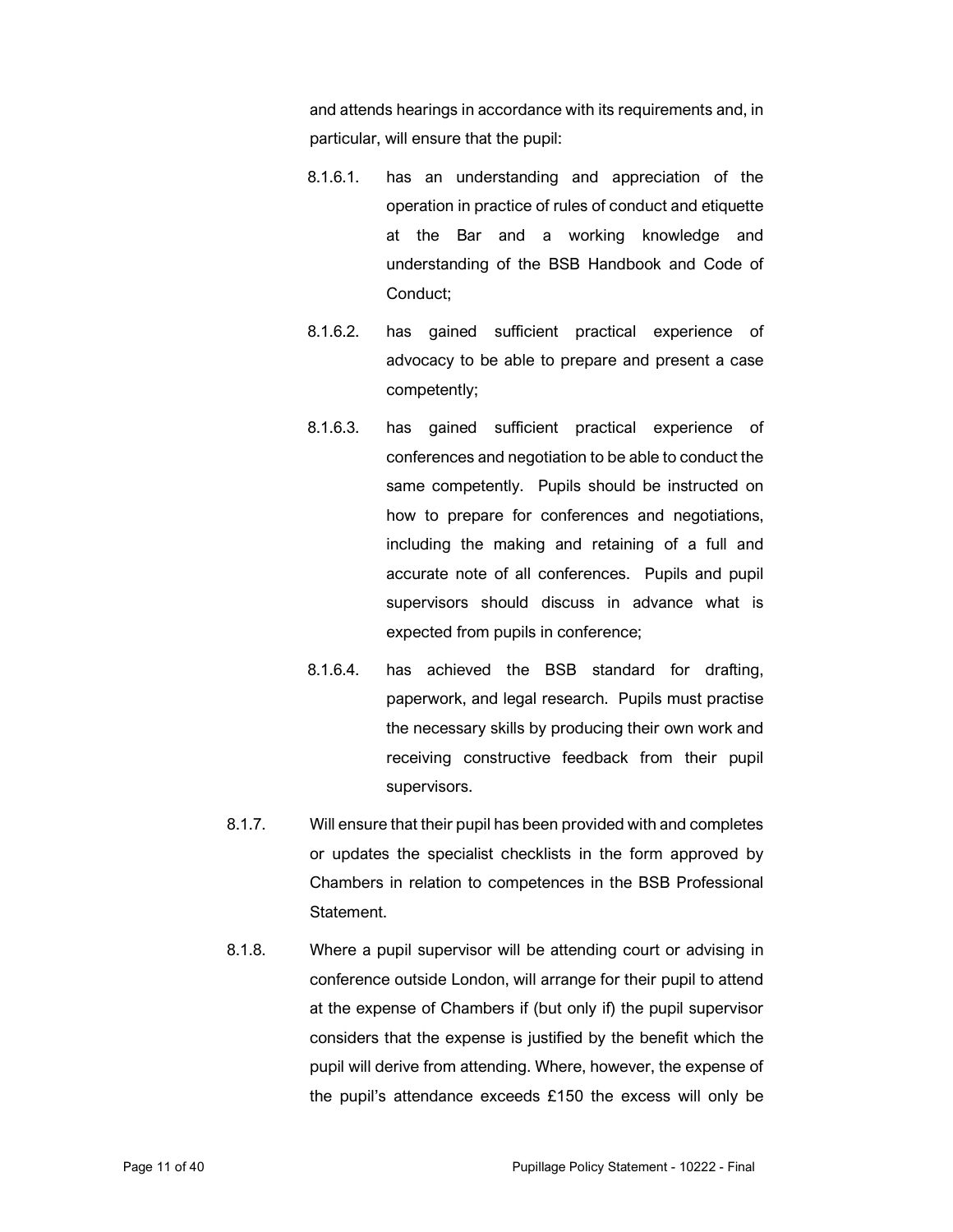borne by Chambers if the pupil supervisor obtains Chambers' CEO's consent. Chambers' CEO will seek guidance from the executive committee where appropriate. If such consent is not forthcoming, the excess must be borne by the pupil supervisor personally.

- 8.1.9. Where a pupil supervisor will be away from Chambers for an extended period (two or more days) during which their pupil will remain in Chambers, will arrange for another member of Chambers to look after the pupil.
- 8.1.10. Will ensure that their pupil is reimbursed for expenses properly incurred during pupillage.
- 8.1.11. Will give the pupil regular objective feedback as set out in paragraph 7.5 and in Appendix Five. Where omissions and shortcomings are identified, steps must be taken to overcome any deficiency. These should be identified as early as possible through the feedback and appraisal of pupils, so that corrections can be made before the end of the training period. If the defined standards and competences are not met, the pupil supervisor must not sign off the pupil as having completed the stage of pupillage.

# 9. COMPULSORY COURSES AND OTHER TRAINING

During pupillage, all pupils must attend certain compulsory courses and pass certain assessments to build on training received during the vocational component and to supplement work-based learning during pupillage, so that pupils can meet the competences in the BSB Professional Statement.

The compulsory courses and assessments during the pupillage component of training are undergoing a period of change. The new requirements are set out in the BSB's Curriculum and Assessment Strategy and pupils must ensure that they sign up for courses and assessments that they are required to take.

#### 9.1. BSB Requirements

#### 9.1.1. Advocacy Course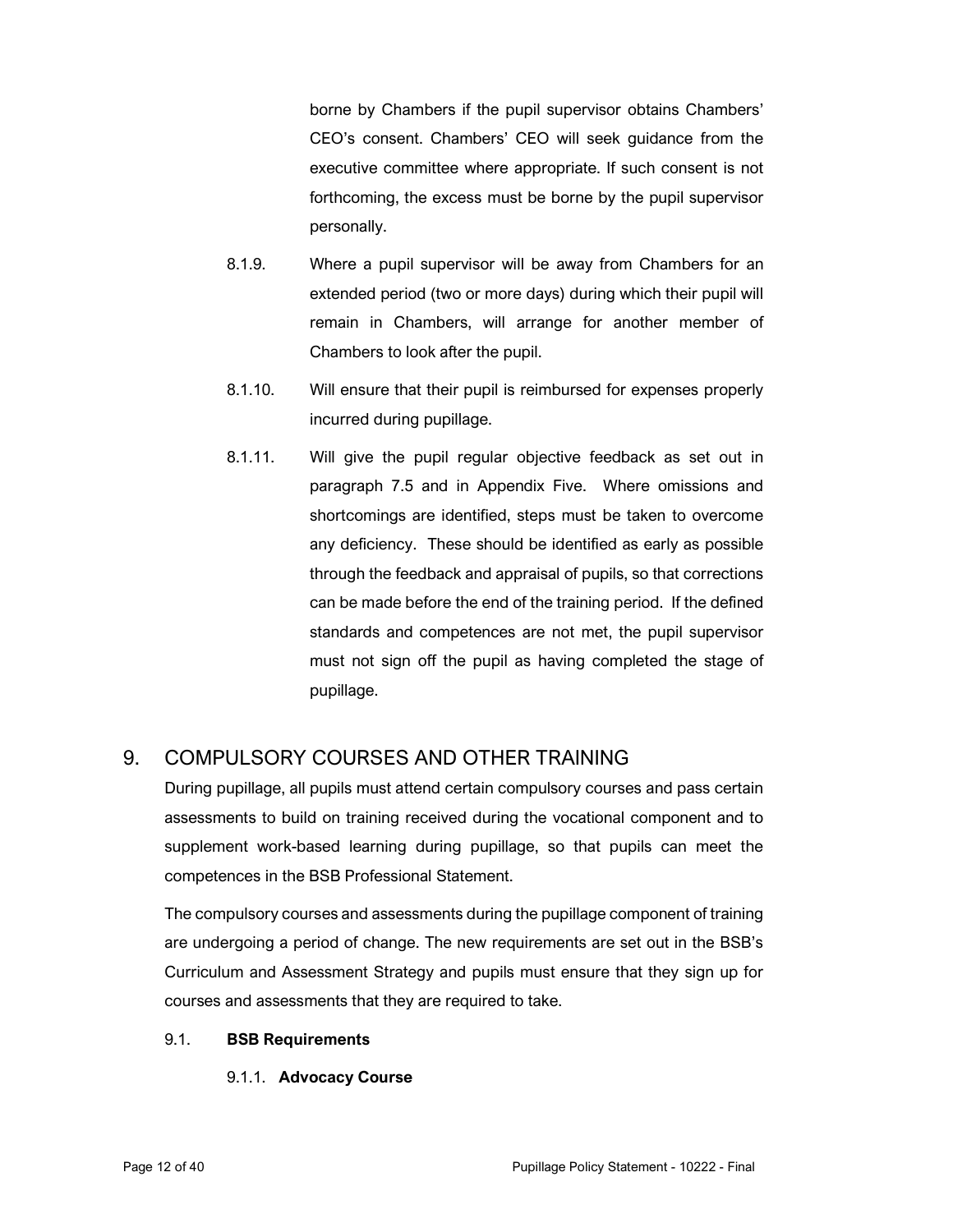This course must be undertaken during the non-practising stage of pupillage (i.e. during the first six).

The non-practising stage will not be certified until this course has been satisfactorily completed.

The fundamental objective of pupillage is that the pupil should develop and practise the skills necessary to be an effective advocate.

This course provides training on core aspects of advocacy, including case preparation, witness handling, speeches, and pleas in mitigation in accordance with the Curriculum and Assessment Strategy.

#### 9.1.2. Forensic Accounting Course

With effect from 1 March 2019, there is no longer a requirement to complete this course.

#### 9.1.3 Practice Management Course

With effect from 1 September 2019, there is no longer a requirement to complete this course. This is because practice management is reflected in the competences in the BSB Professional Statement, and it is for the pupil supervisor to determine the training and experience that their pupils need in order to meet the relevant competences to the threshold standard.

# 10. MISCELLANEOUS – PUPILLAGE

- 10.1. Unless the pupillage committee agrees, no member of Chambers is to take a pupil (or mini-pupil) who has not been selected by the pupillage (or minipupillage) committee in accordance with Chambers' Selection Policy.
- 10.2. The pupil supervisor's permission should always be sought before other members of Chambers ask a pupil to do a piece of work for them, or to accompany them to Court. Where 8.1.8 applies, the permission of the member who is temporarily supervising the pupil should be sought by other members of Chambers who wish to give work to the pupil, or to take the pupil to Court with them, during the pupil supervisor's absence. This will avoid the twin problems of: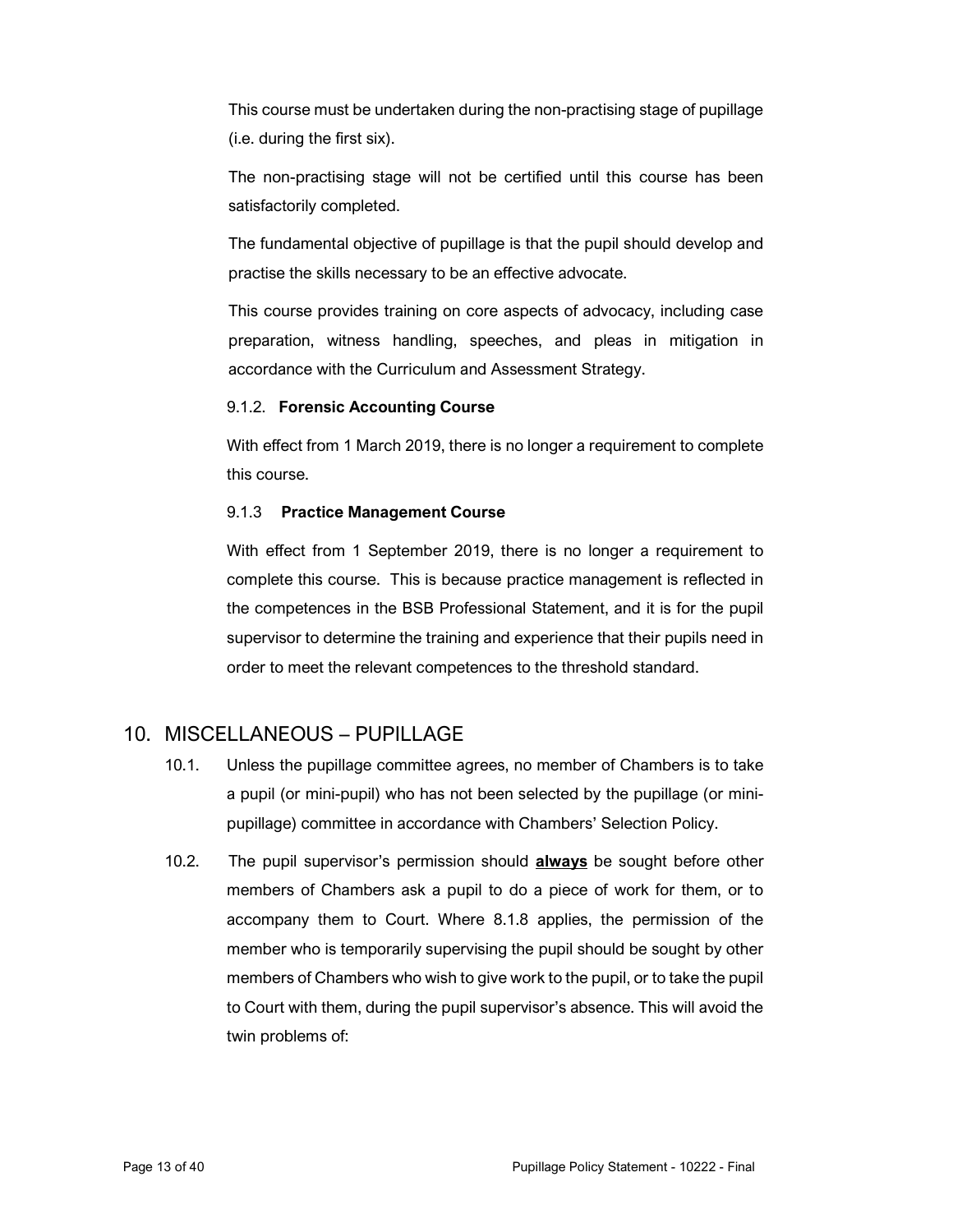- 10.2.1. pupils being burdened with unmanageable amounts of work from several sources at the same time: and
- 10.2.2. pupil supervisors suffering the annoyance of unauthorised "borrowings" of their pupils.
- 10.3. Chambers will reimburse pupils for the fees paid by them for attending compulsory courses during their pupillage. Pupils who wish to attend such courses should be allowed time off to do so.
- 10.4. Members of Chambers should remind pupil supervisors, where appropriate, that pupils have not done work for them.
- 10.5. In the event of dissolution of Chambers, the pupil will be notified in good time and every reasonable effort will be made to ensure that an alternative pupillage can be obtained.
- 10.6. Pupils are covered by their pupil supervisor's Bar Mutual Indemnity Fund (BMIF) insurance, for work performed during pupillage. Once pupillage ceases, they must apply immediately to the BMIF for their own cover for legal services offered in self-employed practice.

# 11. ABSENCE

- 11.1. Pupils will be entitled to 20 working days holiday per annum, in addition to Bank Holidays.
- 11.2. If a pupil is absent for any longer period than that set out above, for example due to illness, bereavement, or maternity / paternity / parental leave, Chambers will decide whether the period of pupillage should be extended, in particular to enable the pupil to meet the competences in the Professional Statement. Chambers will make its decision with the benefit of a recommendation from the pupillage committee as to the appropriate course of action.
- 11.3. If the pupillage is to be extended, Chambers will notify the BSB of the revised completion date by completing the **Notification of material change in** pupillage form.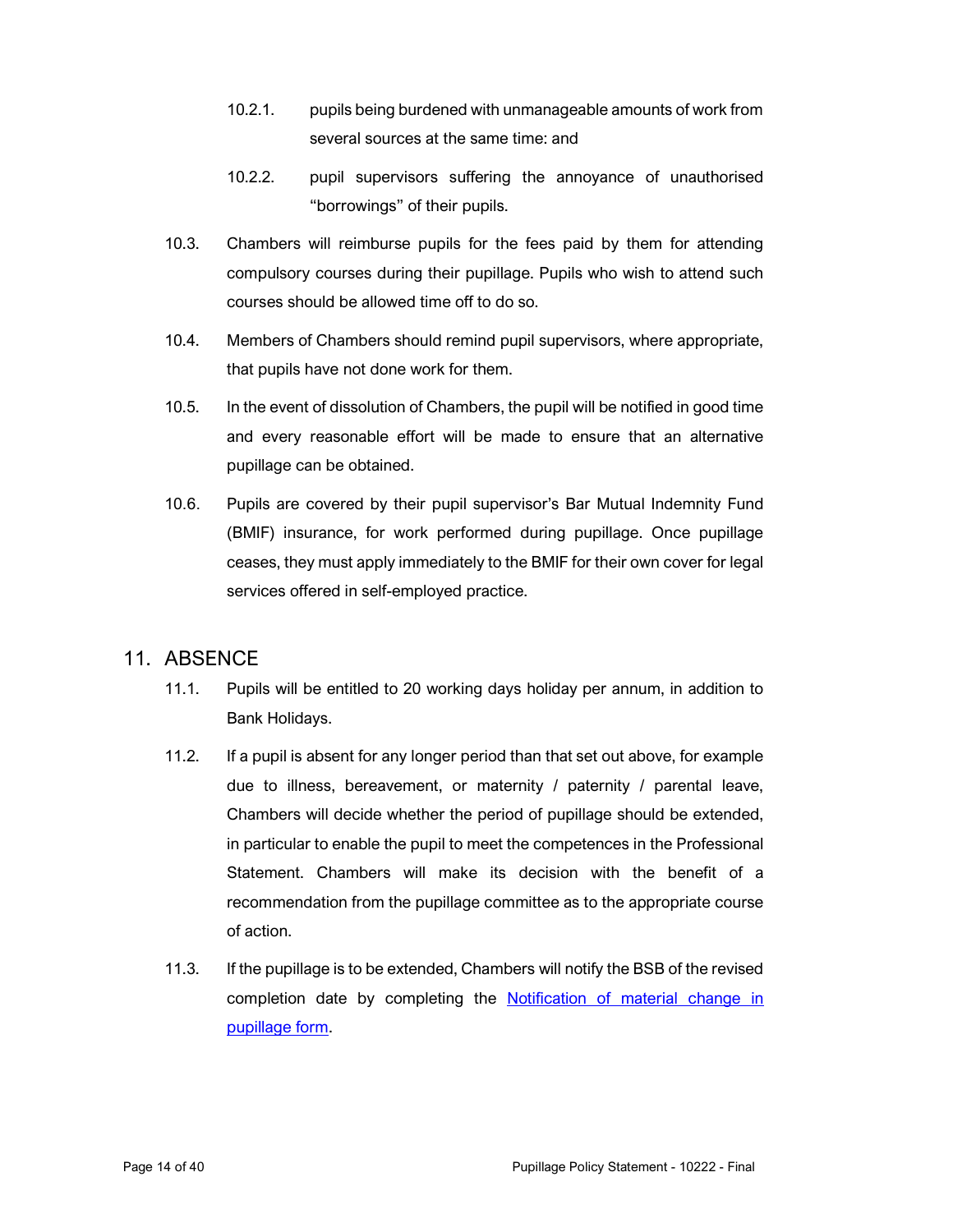- 11.4. Where the pupillage is extended, the pupillage committee and the pupil supervisor will set clear and measurable objectives as to what is expected of the pupil during the extended period.
- 11.5. Pupils must apply to the BSB for dispensation if they need to take a substantial break from pupillage and extending the pupillage would not be appropriate.
- 11.6. Maternity / paternity / parental leave: pupils will be entitled to take any statutory periods of leave in force at the relevant time.

# 12. THE GENERAL DATA PROTECTION REGULATION (GDPR) AND THE DATA PROTECTION ACT 2018

- 12.1. Every individual self-employed practising barrister is a data controller. All self-employed barristers, including practising pupils, and Chambers are required to comply with the GDPR and the Act if they process personal data.
- 12.2. From 25 May 2018, the Data Protection (Charges and Information) Regulations 2018 require every organisation and sole trader who processes personal information to pay a data protection fee to the ICO, unless they are exempt.

## 13. TAXATION

Pupils should become familiar with tax requirements, including self-assessment, VAT and National Insurance, for self-employed practice. The Bar Council provides a taxation handbook on its ethics website.

## 14. EQUALITY AND DIVERSITY

- 14.1. Chambers adopts and implements the equality and diversity guidelines recommended in the Equality and Diversity Provisions of the Code of Conduct and, in particular —
	- 14.1.1. Chambers does not discriminate unlawfully, directly or indirectly, against, victimise or harass any person on grounds of race, colour, ethnic or national origin, nationality, citizenship, sex, gender re-assignment, sexual orientation, marital or civil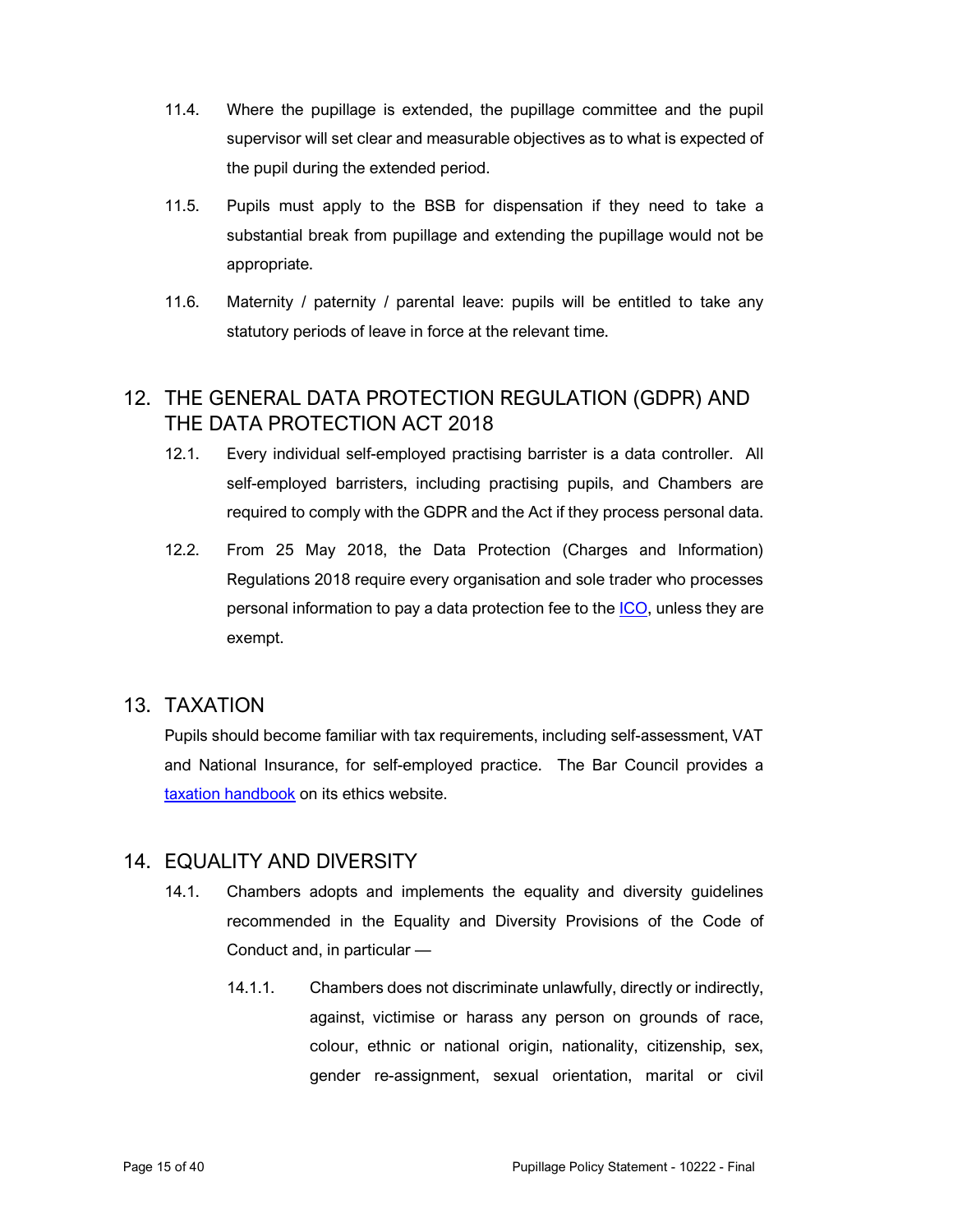partnership status, disability, religion or belief, or pregnancy and maternity.

# 15. RECORD KEEPING

Chambers will maintain the following data and records; we may be required to provide them to the BSB for supervision purposes or research. These records are kept by the pupillage committee for a period of at least five years after the completion of the pupillage and will be destroyed afterwards:

- Training records for pupils.
- Training outcomes for pupils.
- Training records for pupil supervisors.
- Training records for recruitment panel members.
- Pupillage agreements.
- Diversity data for pupils (this might compare applications, interviews offered, pupillage offers made, places taken up and progression to tenancy/employment) and the action that has been taken following review of data.
- Complaints/grievances with analysis and action taken.
- Pupil feedback, analysis and action taken.
- Policies related to pupillage.

Recruitment records of all applicants are kept by the pupillage committee for a period of up to two years after the completion of the recruitment process.

# 16. COMPLAINTS AND GRIEVANCES

- 16.1. Chambers is committed to providing a working environment in which everyone is treated fairly and properly. No one will suffer detriment if they raise a complaint or grievance in good faith under this procedure.
- 16.2. In the first instance any complaints should be discussed informally with a pupil's supervisor. If they are unable to help, or if a pupil would prefer to raise the issues with someone other than their pupil supervisor, then the pupil should discuss the matter confidentially with the chair of the pupillage committee.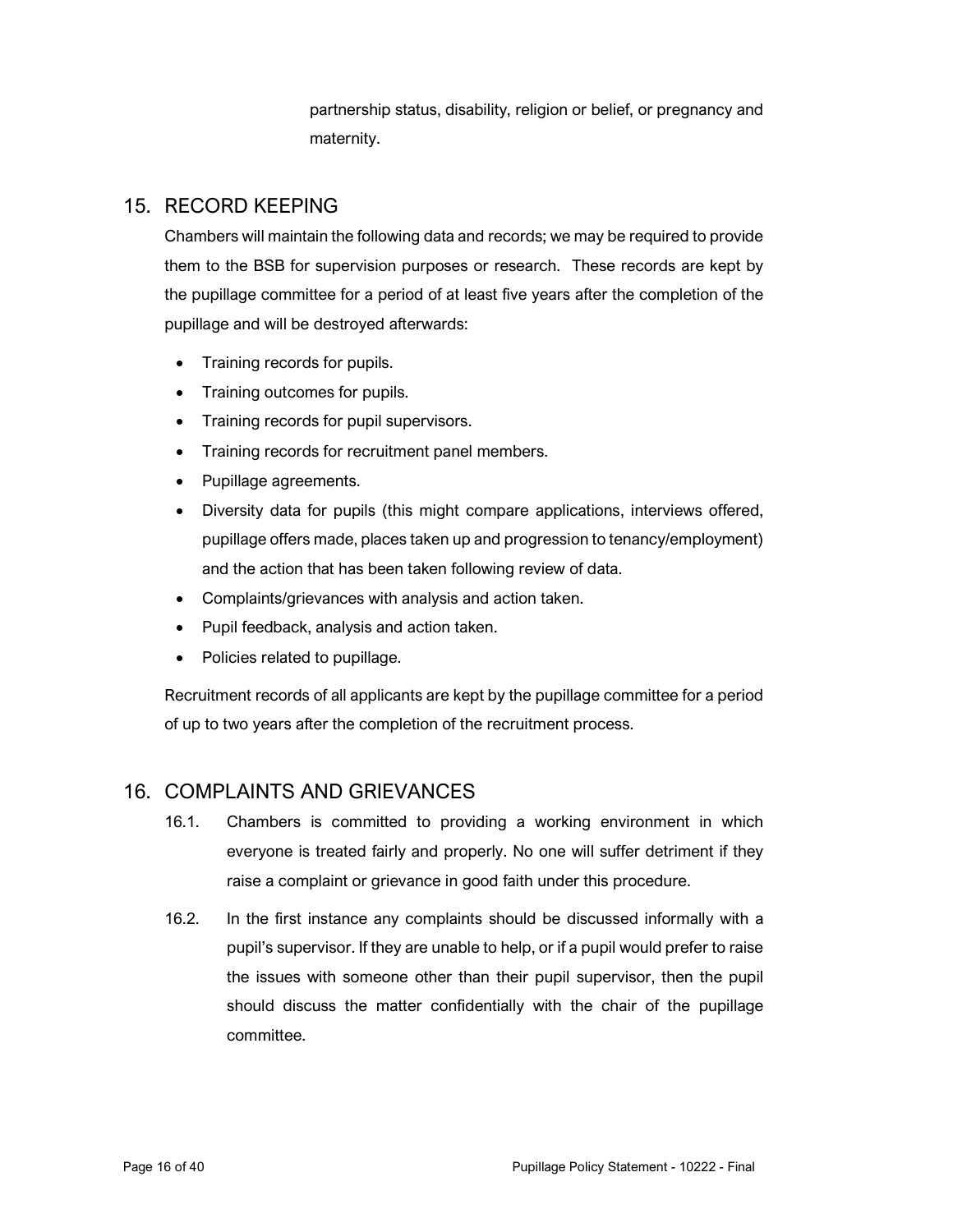- 16.3. If this does not address the pupil's concerns, the complaint should be put in writing to the chair of the pupillage committee.
- 16.4. The chair will nominate a committee to address the complaint. The committee will consist of the chair of the pupillage committee, a member of Chambers of under five years' call and one other member of Chambers of at least ten years' call.
- 16.5. The committee will meet as soon as is practicable to discuss the issues raised.
- 16.6. The pupil will be given a written response on the outcome of the complaint with a clear indication of the action Chambers will take if the complaint is upheld. Solutions which rely on changes to working arrangements which may unreasonably disadvantage the pupil will be avoided.
- 16.7. If the formal grievance or complaint is found to have substance appropriate steps will be taken to remedy the problem.
- 16.8. A brief confidential report on all formal complaints and on the outcome will be made to the Head of Chambers and will be retained for one year after the conclusion of the case or longer if deemed necessary.
- 16.9. Chambers also adopts and implements the guidelines recommended in the Bar Model Harassment Policy (see Appendix Two).
- 16.10. If the chair of the pupillage committee is also the pupil's pupil supervisor at the relevant time, the Head of Chambers will act in the place of the chair for the purposes of this section.

## 17. RECRUITMENT OF NEW TENANTS

- 17.1. The decision whether to recruit a pupil as a new tenant will be taken by Chambers as a whole.
- 17.2. Chambers' CEO requests feedback from all members of Chambers and in particular it is important to receive feedback from the supervisors and the clerks and where possible from clients. This information is collated and provided to the pupillage committee. The pupillage committee then provides a recommendation to Chambers. Normally an email vote is carried out. It is the hope of members of Chambers that this process should be completed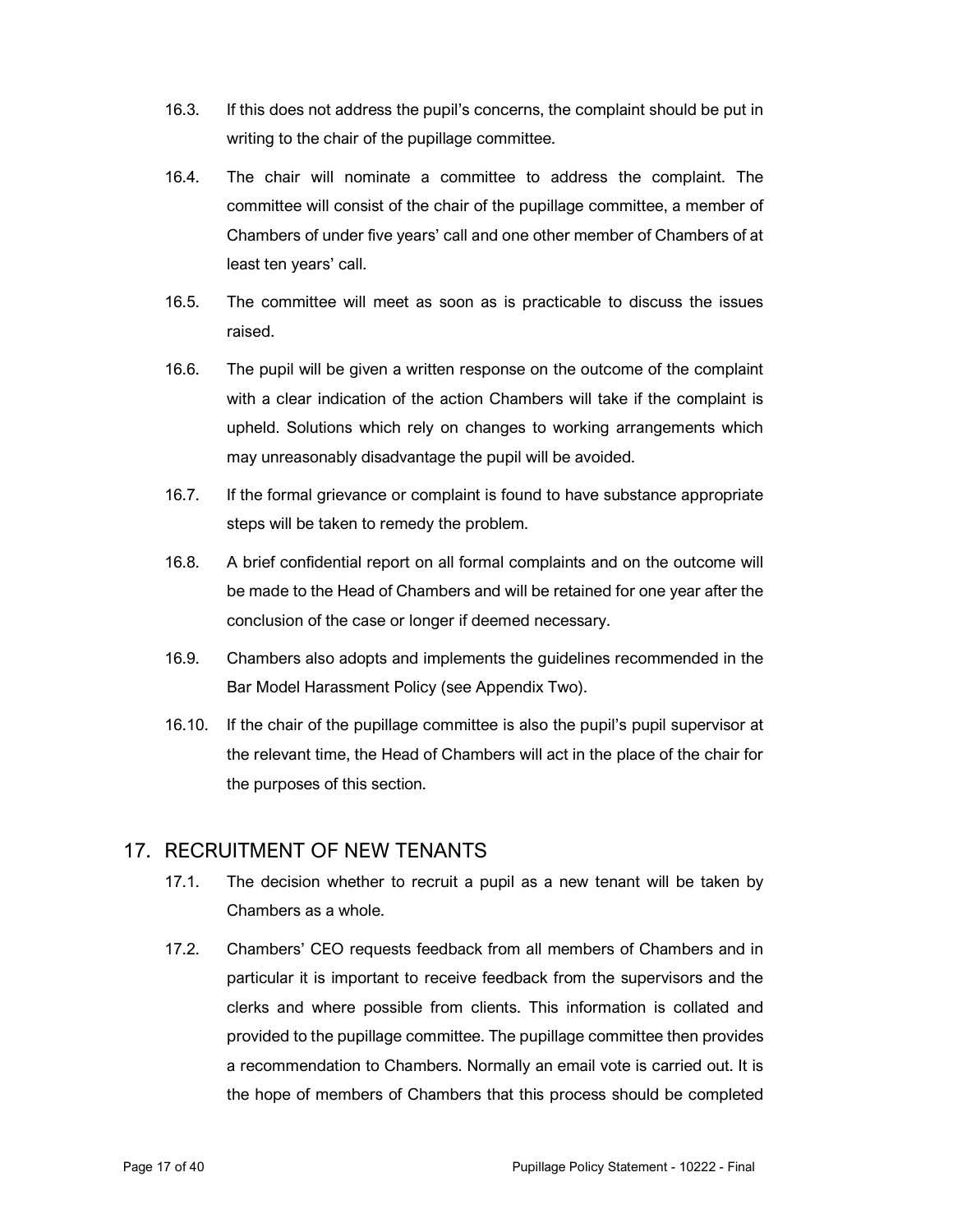by the end of July at the latest. The pupil will be notified in writing (or in person) of the decision shortly thereafter.

17.3. Chambers will use all reasonable endeavours to advise and assist pupils not taken on as tenants and, in particular, enquiries should be made as to which member of Chambers would make the most appropriate referee.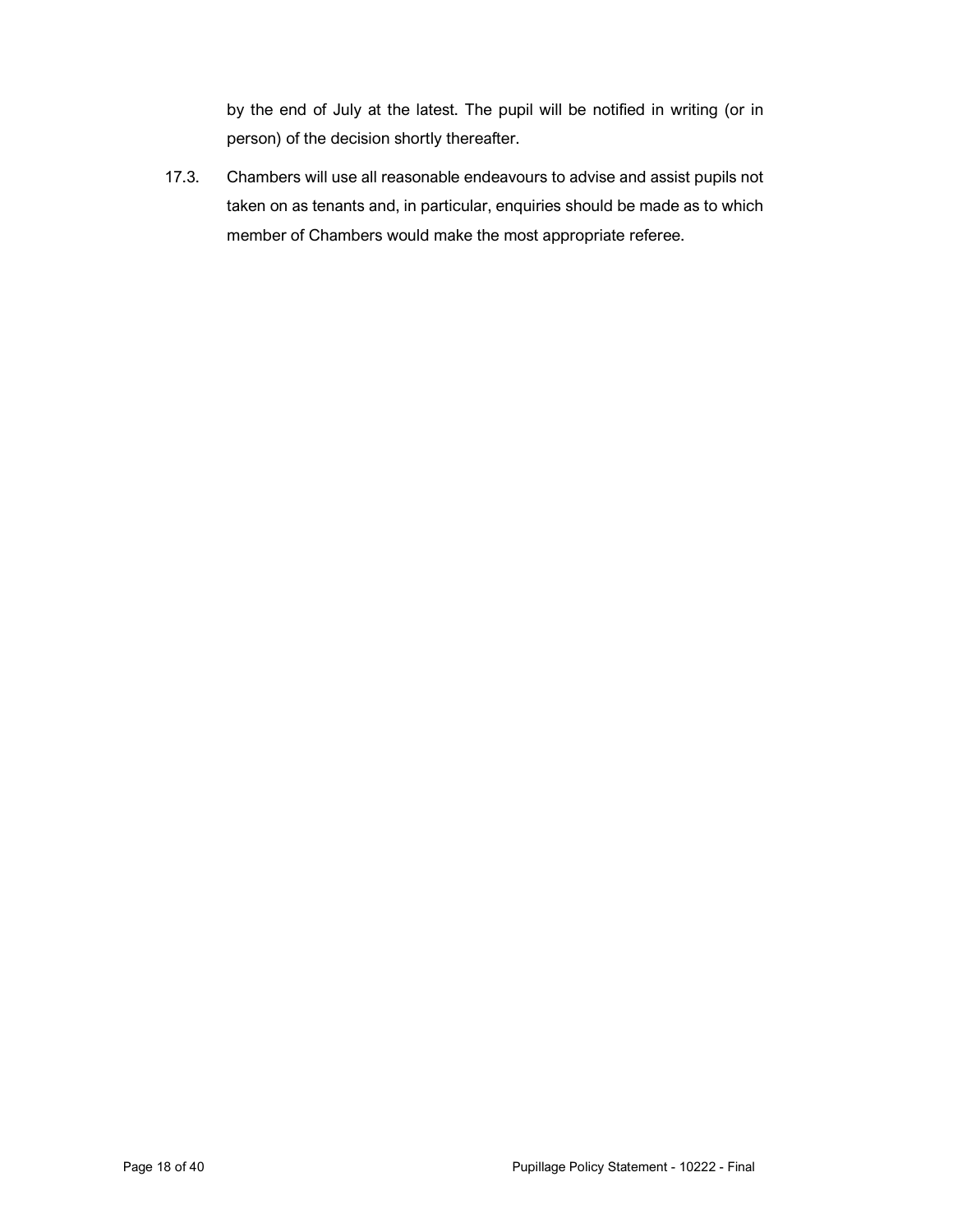# APPENDIX ONE – PUPILLAGE APPLICATIONS ASSESSMENT CRITERIA

#### CRITERIA FOR ASSESSING PUPILLAGE APPLICATION FORMS

| Intellectual ability<br>(a) Academic record<br>(b) Quality of written expression | $(1-10)$<br>$(1-8)$ |  |
|----------------------------------------------------------------------------------|---------------------|--|
| Responsibility and maturity (evidenced by extra-<br>curricular activities)       | $(1-6)$             |  |
| Advocacy and/or public speaking (experience and<br>achievement)                  | $(1-6)$             |  |
| Interest in Chancery Bar and work done by<br>Chambers                            | $(1-5)$             |  |
| Care and attention in preparation of application                                 | $(1-5)$             |  |
| Total                                                                            | maximum 40          |  |

#### SELECT FOR INTERVIEW? YES / NO

#### FIRST ROUND INTERVIEW CRITERIA

| Oral communication skills                                                       | $(1-7)$    |  |
|---------------------------------------------------------------------------------|------------|--|
| Ability to analyse and assimilate information                                   | $(1-7)$    |  |
| Other professional attributes (eg flexibility,<br>commerciality, good judgment) | $(1-6)$    |  |
|                                                                                 | maximum 20 |  |

#### SELECT FOR SECOND ROUND? YES / NO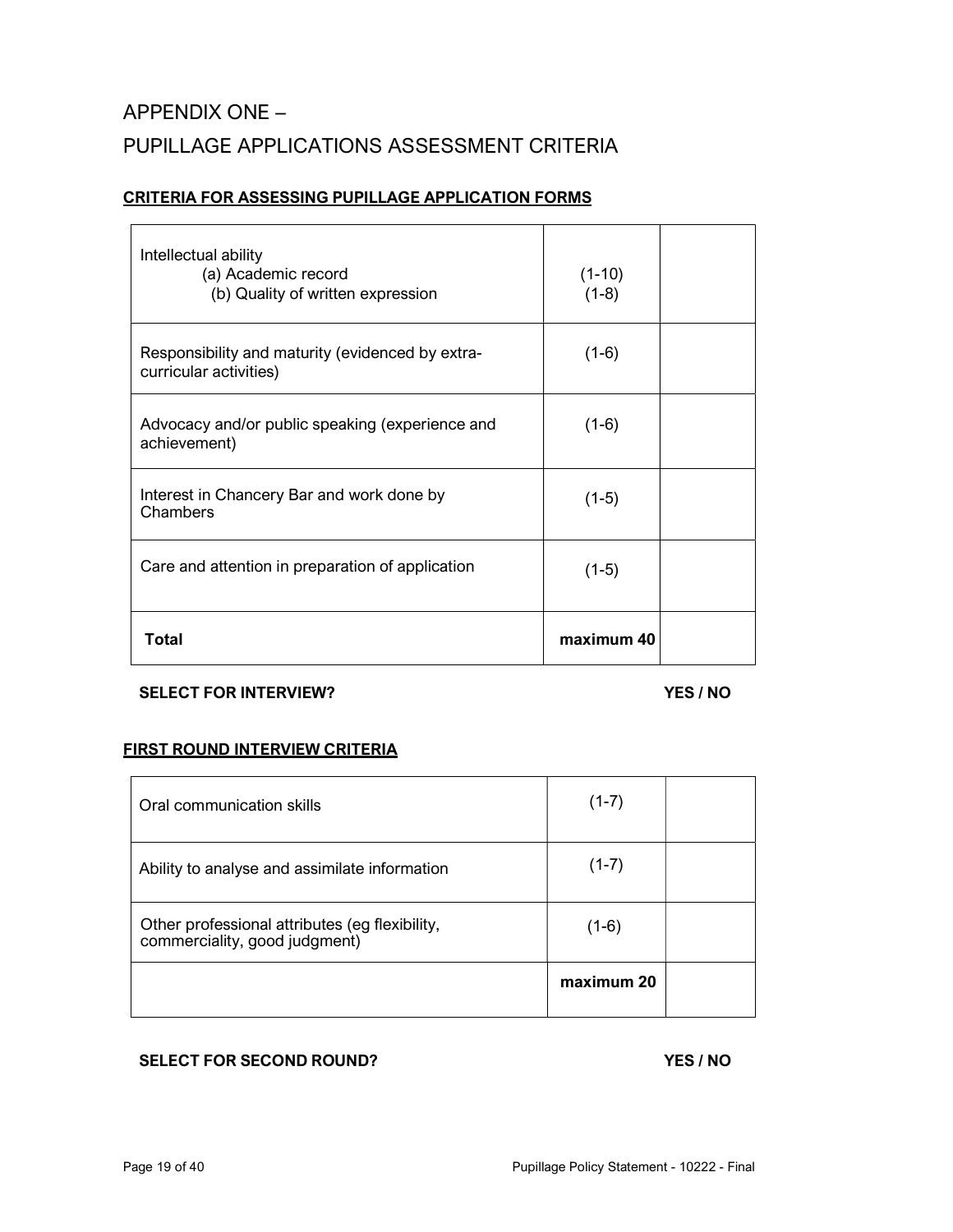# **SECOND ROUND INTERVIEW CRITERIA**

| Ability to present written work clearly and accurately                | $(1 - 8)$              |
|-----------------------------------------------------------------------|------------------------|
| Ability to assimilate and analyse information                         | $(1 - 8)$              |
| Oral communication skills                                             | $(1 - 8)$              |
| Legal analytical skills<br>(a) Written problem<br>(b) Mock conference | $(1-5)$<br>$(1-5)$     |
| Ability to engage appropriately with clients and<br>solicitors        | $(1 - 8)$              |
| Commercial practicality<br>(a) Written problem<br>(b) Mock conference | $(1 - 4)$<br>$(1 - 4)$ |
| <b>Total</b>                                                          | maximum 50             |

| <b>OVERALL TOTAL</b> | maximum 110 |  |
|----------------------|-------------|--|
|----------------------|-------------|--|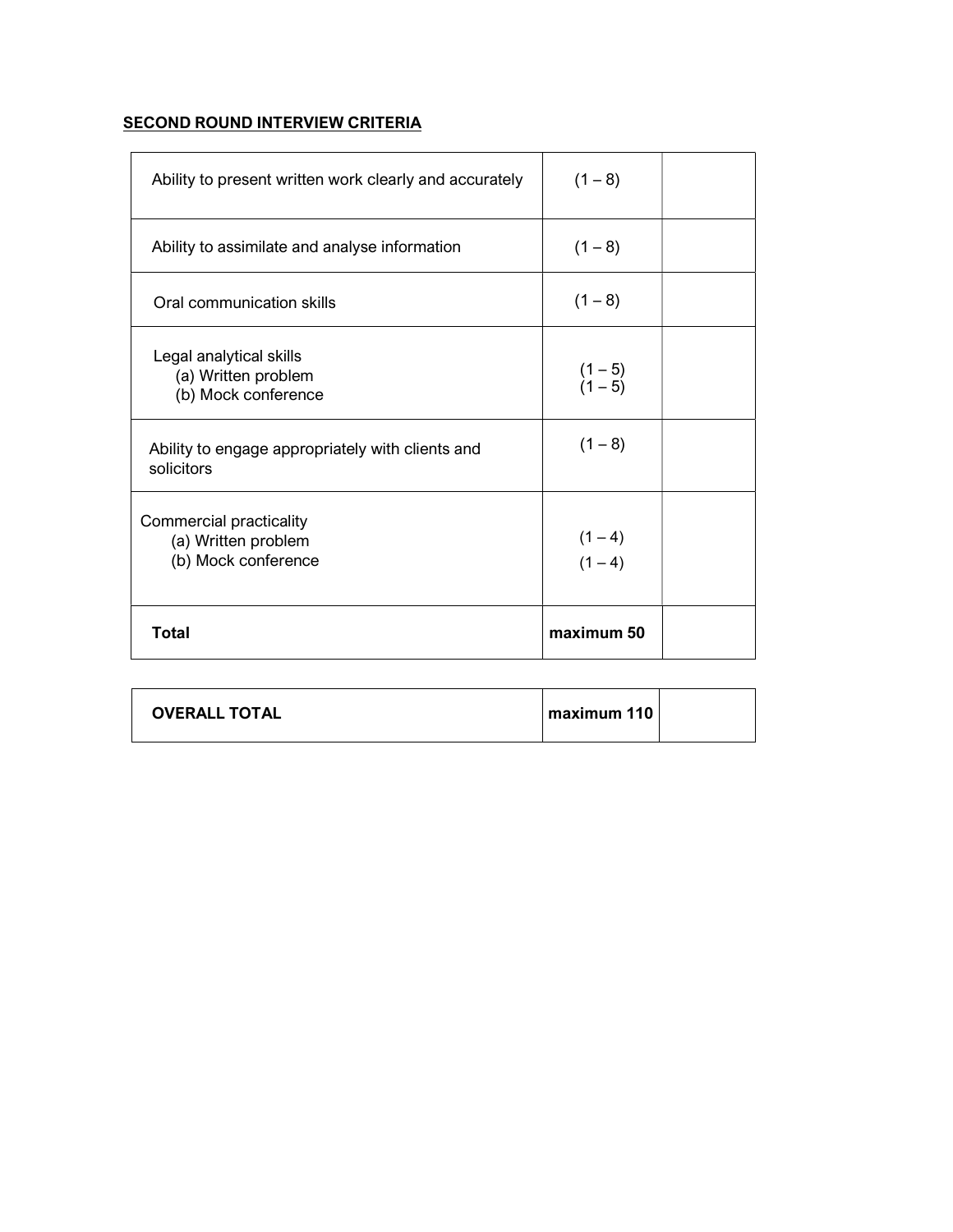# APPENDIX TWO – ANTI-HARASSMENT POLICY

This policy covers all those working in Chambers, visiting Chambers, and providing services to Chambers. It covers, amongst others, tenants, pupils, members of staff and instructing solicitors. Chambers is committed to providing a work environment in which all individuals, clients and members of the public are treated with dignity and respect. Chambers is determined to promote a work environment in which everyone is treated equally and with dignity and can flourish. This Anti-Harassment Policy is a central plank of Chambers' commitment and will be applied rigorously.

Harassment in any form will not be tolerated in Chambers. Harassment includes any unwanted conduct related to sex, race, disability, gender re-assignment, religion or belief, sexual orientation, or age. Such behaviour may take many forms including:

- Conduct which is unwanted by the recipient and perceived as hostile or threatening.
- Conduct which gives rise to a hostile or threatening work environment.
- Conduct which creates an atmosphere in which it is feared that rejection or submission will be used as a basis for decisions which have an impact on the recipient at work such as an allocation of work or tenancy decision.

The following are examples of types of behaviour which may, do, or are likely to amount to harassment:

- Physical or sexual assault;
- Requests for sexual favours in return for career advancement;
- Unnecessary physical contact;
- Exclusion from social networks and activities or other forms of isolation;
- Bullying;
- Compromising suggestions or invitations;
- Suggestive remarks or looks;
- Display of offensive materials, including on a computer screen;
- Tasteless jokes or verbal abuse, including any sent by email;
- Offensive remarks or ridicule:
- Dealing inappropriately or inadequately with complaints of harassment.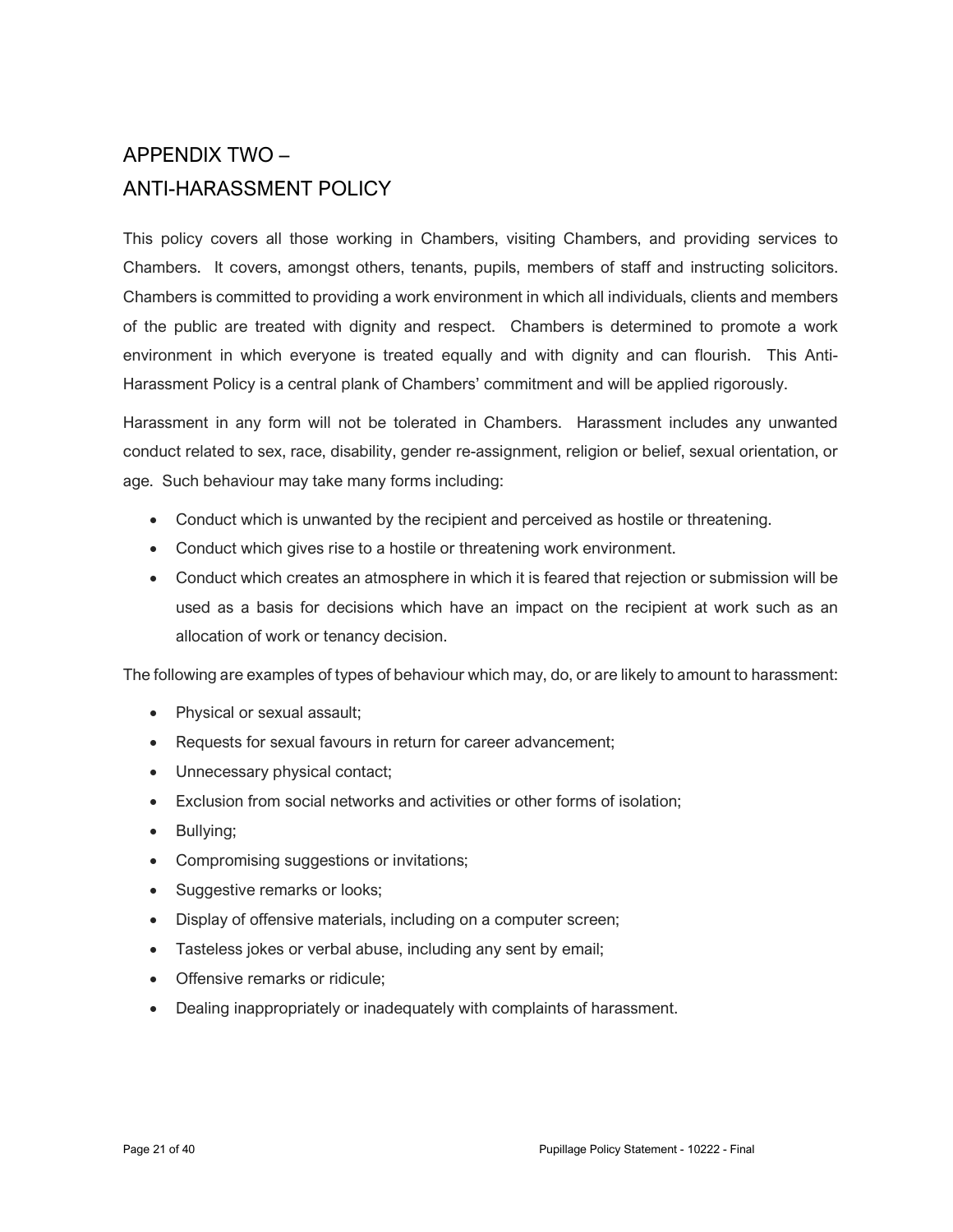Harassment is unlawful under the Equality Act 2010. In addition to the above unwanted conduct, it can arise where a person engages in any kind of unwanted sexual behaviour (or gender reassignment or sex related behaviour).

Complaints of harassment may be raised informally in the first instance with the Equality and Diversity officers, CEO, the Head of Chambers, or another senior member of Chambers who will agree an appropriate response. Formal complaints should be made under the Chambers' Grievance Procedure.

Harassment is misconduct or gross misconduct for employees or a breach of the Bar Code of Conduct for barristers. Allegations of harassment by staff will be dealt with under the Chambers' Grievance Procedure.

Allegations which may amount to serious misconduct by a barrister may, and if required, will be reported to the BSB under its reporting procedure.

Chambers is committed to ensuring that no-one who makes an allegation of harassment in good faith should be subjected to any detriment as a result. Any victimisation of a complainant, witness, or anyone else involved in the investigation of a complaint will be dealt with as a serious disciplinary matter.

A copy of this policy is provided to all those for whom Chambers constitutes a working environment, including members of Chambers, pupils, clerks and other employees, temporary workers, those who provide Services to Chambers such as contract cleaners, accountants and IT consultants, and minipupils and work experience students.

This policy will be reviewed on a regular basis.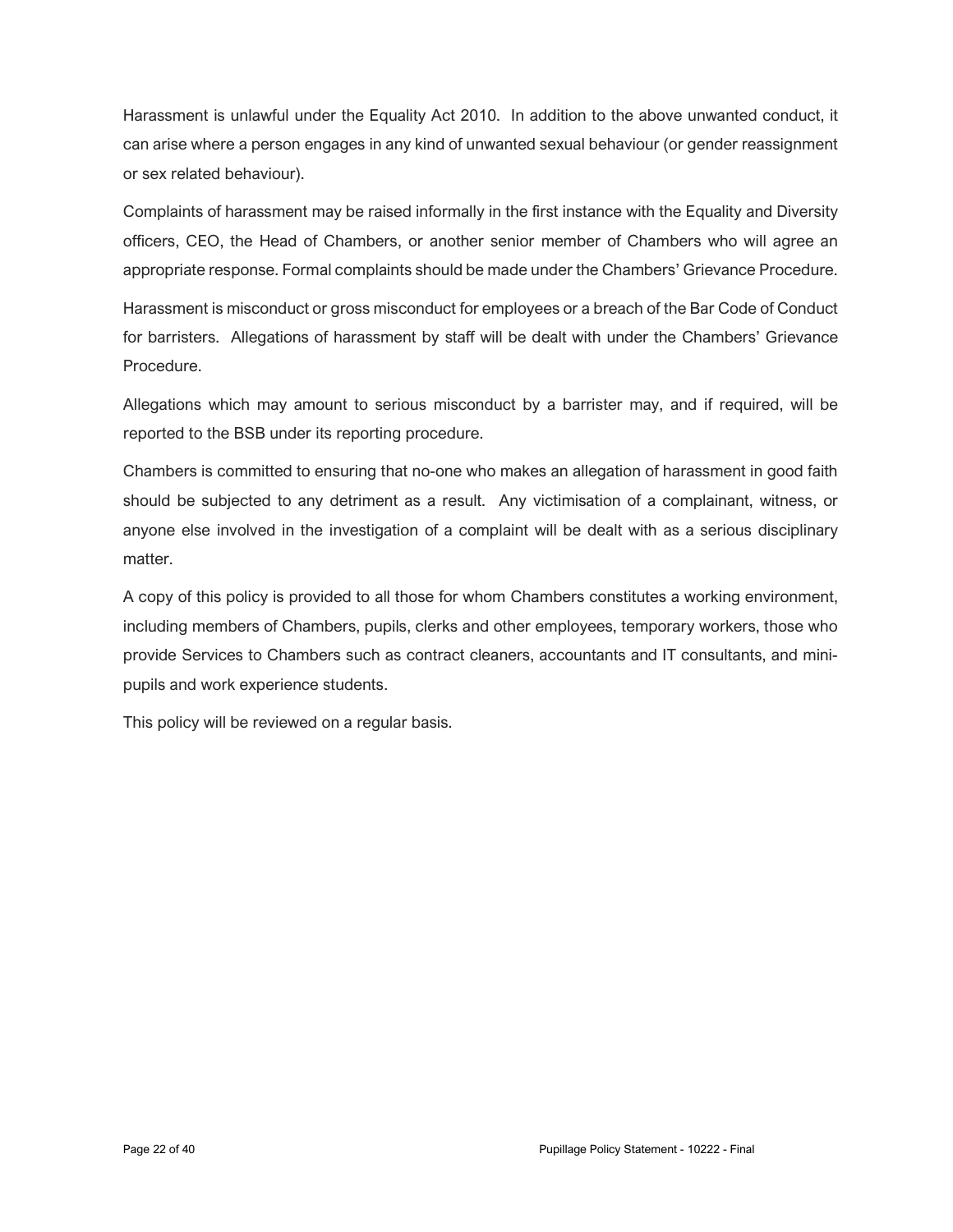# APPENDIX THREE – EQUALITY AND DIVERSITY POLICY

# Table of Contents

| EQUALITY AND DIVERSITY POLICY  |                                        | 23 |
|--------------------------------|----------------------------------------|----|
| $\mathbf{1}$ .                 | PRELIMINARY                            | 23 |
| $2^{2}$                        | <b>RECRUITMENT: PUPILS AND TENANTS</b> | 24 |
| 3 <sub>1</sub>                 | <b>FAIR ACCESS TO WORK</b>             | 27 |
| 4.                             | HARASSMENT                             | 28 |
| 5.                             | <b>COMPLAINTS AND GRIEVANCES</b>       | 28 |
| 6.                             | <b>SERVICE PROVISION</b>               | 29 |
| $7_{\scriptscriptstyle{\sim}}$ | STAFF IN CHAMBERS                      | 30 |

# 1. PRELIMINARY

- 1.1 This Statement of Policy is intended to set out Chambers' policy on issues of equality and diversity.
- 1.2 In adopting this Statement of Policy, it is recognised that policy in relation to all the action areas identified in the above table of contents needs to be kept under review and that some aspects of Chambers' policy have been in place for significantly longer than other aspects and are therefore better developed. Those areas where Chambers' policy is less developed will require particular attention and it is expected that this Statement will be revised from time to time accordingly. It is further recognised that any changes in the Bar Standards Board's and Bar Council's rules and guidance concerning Equality and Diversity ("the Rules and Guidance") will need to be reflected in amendments to this Statement.
- 1.3 The responsibility for ensuring that review, development, and amendment (subject to the agreement of Members) takes place as necessary is that of Chambers' Equality and Diversity Officer. The present holders of that office are Elizabeth Ovey, Howard Smith, and Kate Rogers.
- 1.4 The primary responsibility for ensuring that this Statement of Policy (as amended from time to time) is implemented is that of the Equality and Diversity Officer, but Chambers commits itself to supporting them by taking all reasonable steps recommended for the purpose of implementation.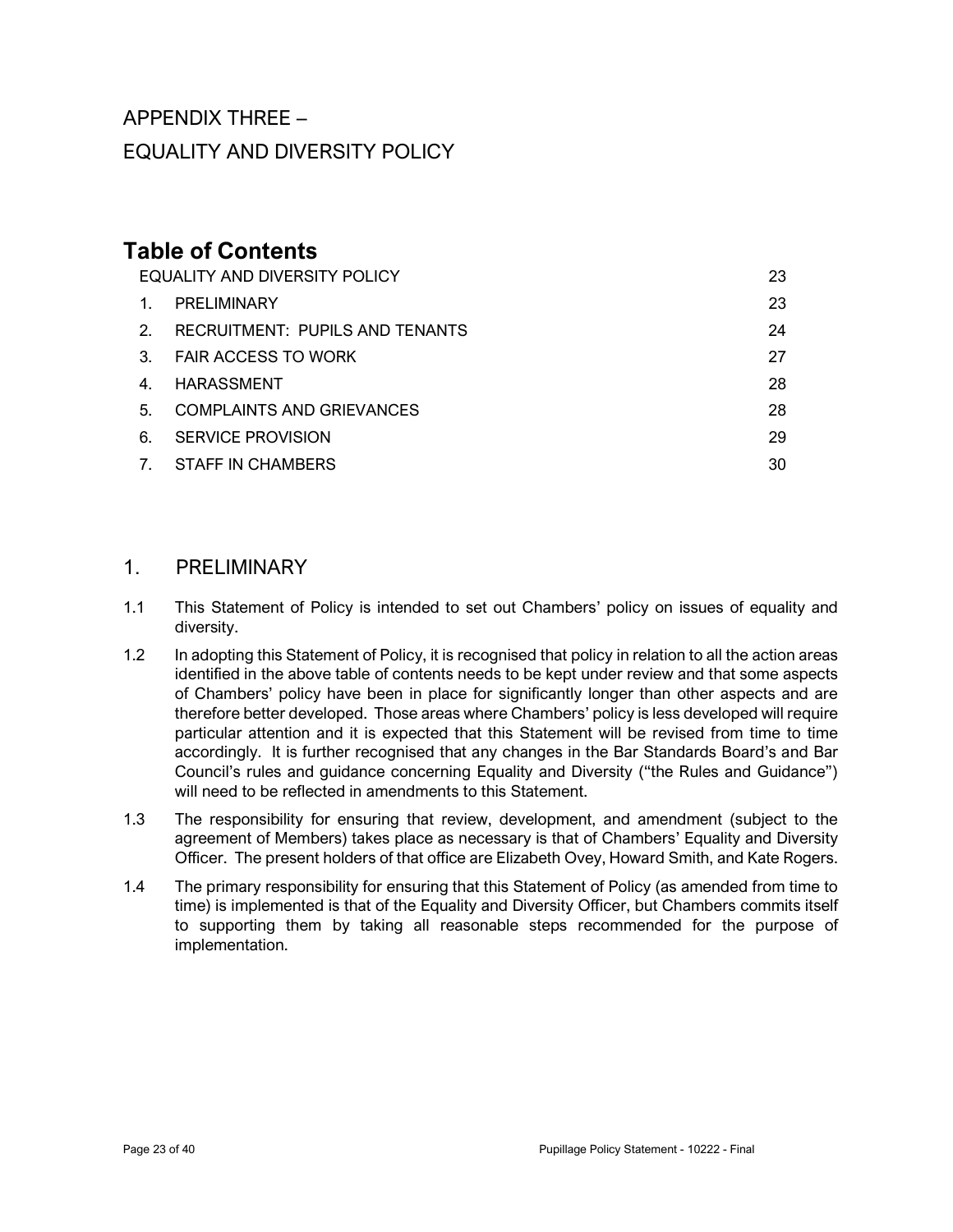# 2. RECRUITMENT: PUPILS AND TENANTS

#### Advertisement

- 2.1 It is Chambers' current policy to advertise pupillages through the Bar Council's online system although recruitment is carried out directly. All vacancies for pupillage will continue to be advertised in compliance with the requirements of the Code of Conduct and advertisements will include:
	- 2.1.1 encouragement of applications from groups which are under-represented in Chambers,
	- 2.1.2 a statement of compliance with the Rules and Guidance,
	- 2.1.3 a statement indicating willingness to make reasonable adjustments for disabled candidates.
- 2.2 If it is proposed to recruit a tenant from outside Chambers, the vacancy will be advertised.

#### **Applications**

- 2.3 Applicants are required to submit a copy of their CV along with a covering letter and the relevant application form (if any).
- 2.4 Chambers will make such reasonable adjustments as may be required to enable a candidate with a disability to make an application.

#### Selection processes: pupillage

- 2.5 The Pupillage Committee currently operates a two-stage interview selection process. An initial short list is prepared of approximately 30 applicants based on selection criteria set out in Chambers' Pupillage Policy Statement, which is available on the Chambers' website. Shortlisted applicants are invited to attend a 15 minute first round interview. A further short list is then prepared of approximately 8-10 applicants who will be invited to complete a one-day mini pupillage, during the course of which they will be interviewed. At both interview stages, further selection criteria are applied, which are also set out in the Pupillage Policy Statement. The Pupillage Committee will continue to apply selection criteria which are made generally available in advance by means of the Chambers' website.
- 2.6 The Pupillage Committee currently consists of four members of Chambers and the Chief Executive. The committee's size may vary, but it will always include at least three members of Chambers, and will, as far as possible, reflect an appropriate range of age, gender and social, racial, or cultural background.
- 2.7 All short-listing decisions will continue to be made by the whole committee, each member of which will independently assess candidates' application forms by reference to the criteria before the committee discusses its decision.
- 2.8 The Pupillage Committee will continue to agree on the general content of any mini-pupillage undertaken as part of a selection process and in particular will ensure that applicants are given an opportunity to demonstrate skills in written and oral work through a common exercise or exercises of a nature which is fair to all applicants. The course of the interview will be planned in advance to ensure that the same broad topics are covered in each case and each interview will last no more than one hour. Where possible, every member of the Pupillage Committee will attend each interview. Each interviewer will independently assess the applicant by reference to the selection criteria before any general discussion.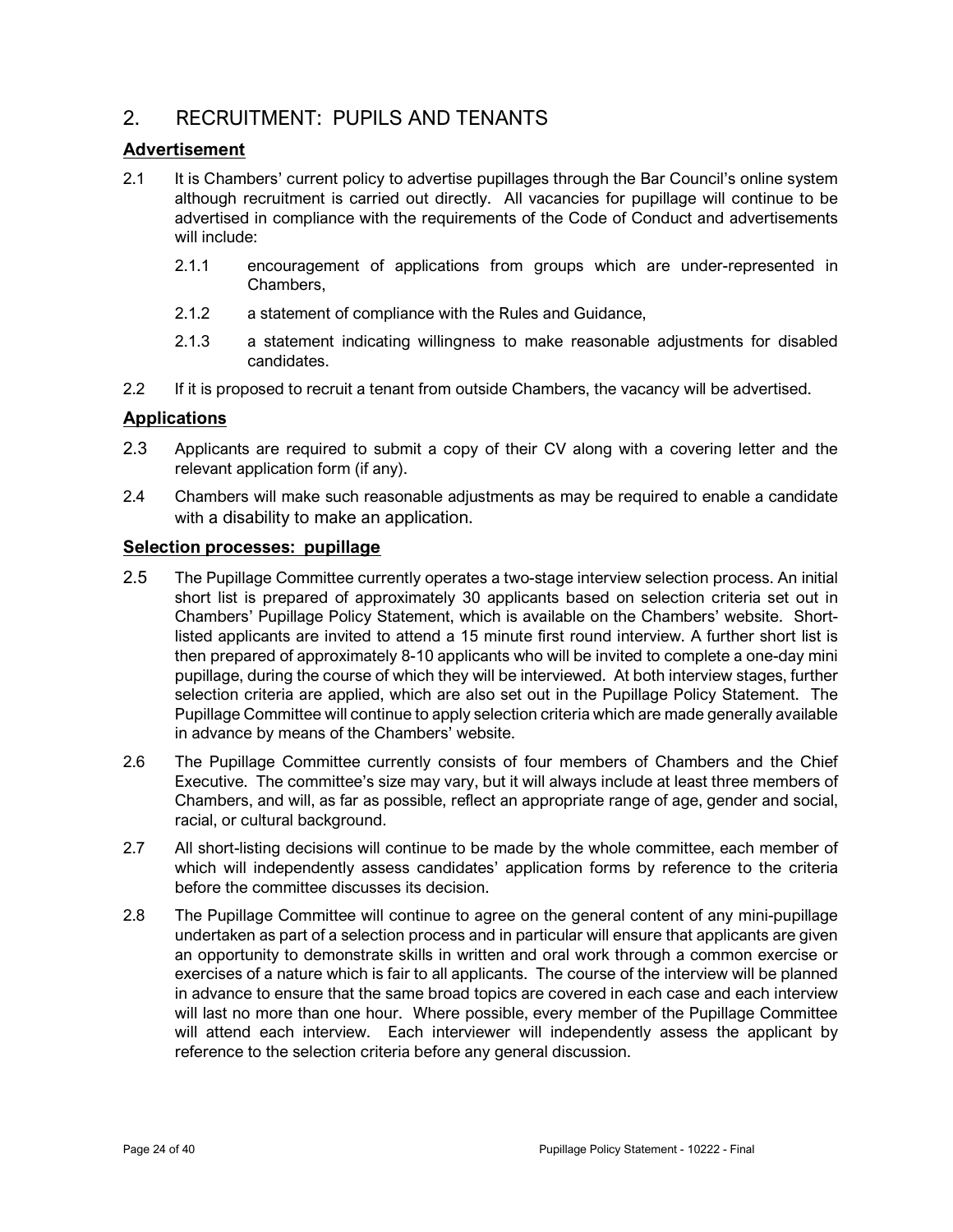2.9 All selection decisions will continue to be made by all members of the committee.

### **Training**

2.10 The members of the Pupillage Committee will be required to ensure that they are trained in accordance with the requirements of the Code of Conduct.

#### Record-keeping

2.11 Records of all applicants and documentation relating to the pupillage selection decision are kept by the pupillage committee for a period of up to two years after the completion of the recruitment process.

#### Monitoring and review

- 2.12 Chambers will review its current monitoring arrangements to ensure that they are suitable to enable preparation of statistics relating to the gender, race, disability, and age of those applying for pupillage, being short-listed, and being recruited.
- 2.13 The statistics referred to in paragraph 2.12 will be reviewed by the Equality and Diversity Officer in conjunction with the Equality and Diversity Committee and the Pupillage Committee to identify any necessary amendments to:
	- 2.13.1 Chambers' practice in relation to advertisements,
	- 2.13.2 Chambers' short-listing selection criteria,
	- 2.13.3 Chambers' interview selection criteria,
	- 2.13.4 the practices and procedures of the Pupillage Committee (including practices and procedures which may reflect prejudices, whether conscious or unconscious),
	- 2.13.5 any other aspect of pupillage recruitment which may seem to require amendment.

#### Pupillage Policy Statement

2.14 Chambers will continue to maintain and keep under review a Pupillage Policy Statement which will be available generally through the Chambers' website and intranet.

#### Recruitment of starter tenants

- 2.15 It is Chambers' current policy to offer two pupillages in any one year, and it is anticipated that pupils will apply for tenancy in Chambers. If a tenancy remains available following Chambers' vote on the pupils' applications for tenancy, applications will be invited by advertisement, as set out in paragraphs 2.2 and 2.3. A Tenancy Committee will be appointed and an ad hoc recruitment procedure following the Rules and Guidance will be agreed upon by the Tenancy Committee.
- 2.16 The final decision on the admission of a new member of Chambers will continue to be reserved to a Chambers' Meeting in accordance with paragraph B/5.

#### Pupils seeking a third or subsequent pupillage

2.17 If a vacancy for a third six pupillage arises, a recruitment and selection procedure following the Rules and Guidance will be agreed upon by the Pupillage Committee.

#### Private arrangements for pupillage

2.18 Members will not take pupils by private arrangement.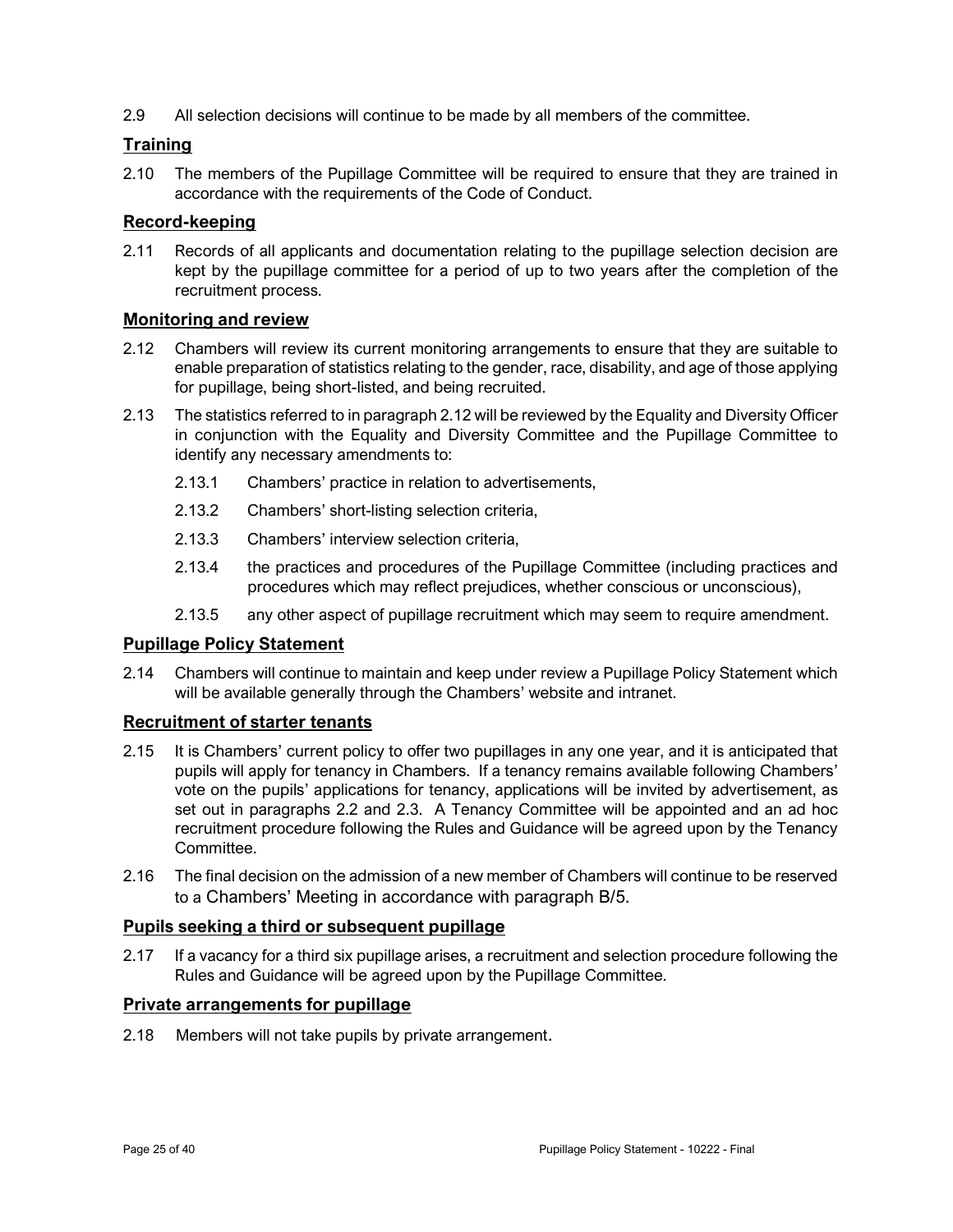#### Mini-Pupillages

- 2.19 Chambers will continue to offer non-assessed mini-pupillages of 2 or 3 days at times when mini-pupils can conveniently be accommodated. Preference will be given to applicants who are at least in the second or third year of a university law degree or undertaking the Graduate Diploma in Law.
- 2.20 Applications are invited on the Chambers' website and applicants are informed that they must demonstrate an interest in Chancery law and a desire to practise at the Chancery Bar. Applications are currently made by application form (a copy of which is available on Chambers' website). Applications are assessed, by at least two members of the Mini-Pupillage Committee, during the time frame and on the basis of selection criteria set out in Chambers' Mini-Pupillage Policy Statement, which is available on the Chambers' website.
- 2.21 Chambers will continue to maintain and keep under review a Mini-Pupillage Policy Statement which will be available generally through the Chambers' website.
- 2.22 Chambers' monitoring arrangements will be reviewed to ensure that effective monitoring of decisions relating to mini-pupillage is possible and is undertaken.

#### Recruitment of established practitioners

- 2.23 Although the provisions of paragraphs 2.2 and 2.3 concerning advertisements and application forms apply to the recruitment of established practitioners, Chambers may exceptionally recruit an established practitioner or a group of established practitioners without following that procedure where the following conditions are satisfied:
	- 2.23.1 the practitioner practises, or the members of the group practise, in fields in which members of Chambers practise.
	- 2.23.2 Chambers has a need for an additional practitioner or group of practitioners in that field having regard to:
		- 2.23.2.1 the amount of work available or reasonably expected to be available (i) to the applicant and to members from the clients that they will bring with them or otherwise generate and (ii) to the applicant from Chambers' existing clients,
		- 2.23.2.2 any potential adverse impact on members,
		- 2.23.2.3 Chambers' current business plan,
		- 2.23.2.4 the desirability of promoting equality and diversity within Chambers.
	- 2.23.3 the particular experience, skills and seniority of the practitioner or the members of the group are especially suited to meeting Chambers' need (having particular regard in the case of applicants of five years' call or under to any risk of undermining the process for the recruitment of pupils).
- 2.24 Recruitment will be carried out by the New Members Committee which is collated from members with an interest in the relevant area of practice. It should always include a member of the Executive Committee. A second interview with the senior and deputy senior clerk will also normally take place.
- 2.25 The provisions of paragraphs 2.23, and 2.24 will not apply to the recruitment of Door Tenants, ADR Members, Honorary Members or Academic Associates.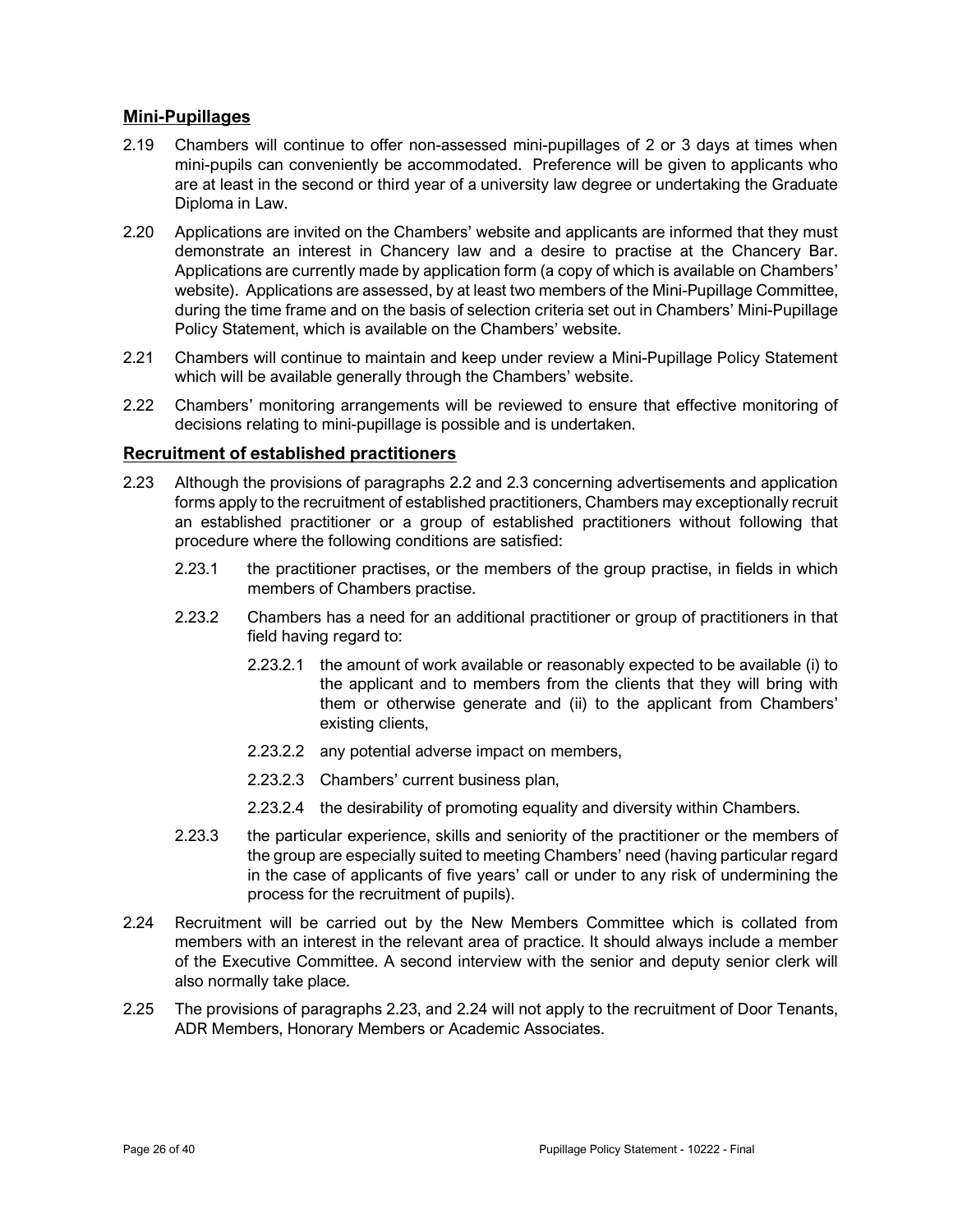#### Reasonable adjustments

2.26 Chambers will have regard to the need to make reasonable adjustments for applicants with a disability at all stages of any recruitment process (whether or not expressly referred to above).

# 3. FAIR ACCESS TO WORK

#### Work allocation

- 3.1 The Senior Clerk will report to the Chief Executive monthly and the Equality and Diversity Committee quarterly on all pieces of work received, their allocation and the reason for their allocation.
- 3.2 The Chief Executive will review the form of the current data analysis of work done, type of work, fees earned, fees received and solicitors instructing in order to ensure the effective monitoring of the allocation of work received and, in particular, the allocation of work which is not addressed to a particular member.
- 3.3 The results of the data analysis referred to in paragraph 3.2 will be reviewed by the Equality and Diversity Committee, which will ensure that the clerks make any necessary amendments in respect of:
	- 3.3.1 any unfair practices (whether or not consciously adopted) in work allocation by the clerks,
	- 3.3.2 any unfair consequences resulting from briefing practices adopted by instructing solicitor,
	- 3.3.3 any unfair consequences resulting from practices relating to the delivery of instructions or briefs adopted by instructing solicitors,
	- 3.3.4 any other matter relating to the allocation of work which may seem to require amendment.
- 3.4 The Head of Chambers will ensure that the clerks are aware that unfairness in work allocation is a serious matter and that a solicitor who insists on directly discriminatory allocation of work should be reported to their disciplinary body. The work in such a case will be refused.
- 3.5 The clerks will be encouraged to undergo equality and diversity training.

#### Practice development

- 3.7 Each member will be entitled to have a meeting at least annually, and more frequently if considered necessary, with the Chief Executive, their main clerk and, where necessary, the business development and marketing manager. Tenants in their first year of practice should have at least two such meetings during the course of that year. The purposes of the meeting will include discussion of the allocation of work, work opportunity and development of that member's practice. The results of the data analysis referred to in paragraph 3.2 as respects that member over the previous three months will be part of the discussion.
- 3.8 Any pupil in their second six months or doing a subsequent pupillage will be offered the opportunity of a meeting of the kind described in paragraph 3.7 at the start of undertaking work and at least every two months thereafter. Unless the pupil requests otherwise, their pupil supervisor will be invited to attend the meeting to ensure that any course of action agreed is consistent with the satisfactory completion of pupillage.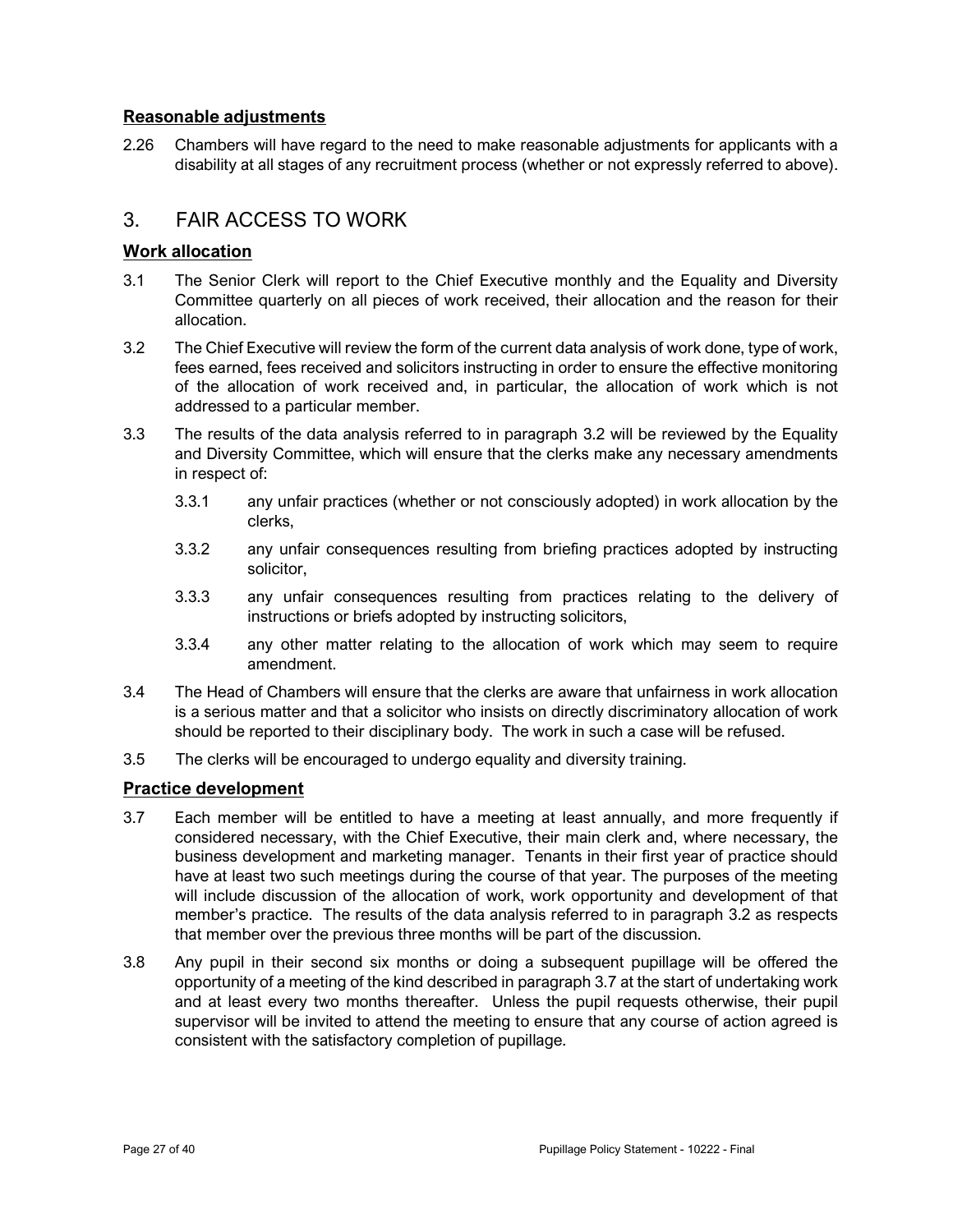- 3.9 Chambers will continue its present policy with respect to a starter tenant that they should initially spend some months sharing the room of a senior member of Chambers who will be readily available to offer advice and guidance on any aspect of their practice.
- 3.10 The Chief Executive and the Executive Committee will keep under consideration the desirability of a formal mentoring scheme for junior tenants.

#### Marketing of barristers and pupils

- 3.11 The Chief Executive and the Executive Committee will review every six months the nature of the marketing events conducted over the preceding six months and proposed for the following six months in order to ensure that over a rolling period of a year all members and pupils can, as far as reasonably practicable, be equally involved.
- 3.12 The Chief Executive and the Executive Committee will encourage all members to take part in Chambers' seminars and lectures, to attend outside seminars and lectures, to write or contribute to legal works or articles for professional publication, to become involved in relevant professional organisations and to consider becoming involved with pro bono schemes or legal advice or support centres.
- 3.13 The Chief Executive and the Executive Committee will keep under review the desirability of establishing formal practice groups within Chambers with arrangements for regular meetings.

# 4. HARASSMENT

#### Written policy

- 4.1 Chambers has adopted and will continue to follow the Bar Standards Board's model harassment policy set out in Section 13 of the Supporting Information on the equality rules of the BSB Handbook.
- 4.2 The Chief Executive and the Executive Committee will ensure that a copy of the Chambers' Harassment Policy is provided to all employees of Chambers.
- 4.3 The Chambers' Harassment Policy is currently annexed to the Chambers' Pupillage Policy Statement and to the Pupillage Guide given to all pupils. The Pupillage Committee will ensure that it continues to be annexed to those documents.

# 5. COMPLAINTS AND GRIEVANCES

#### Written procedures

- 5.1 Chambers has adopted and will continue to follow a written procedure as respects complaints or grievances by pupils which is currently included in the Chambers' Pupillage Policy Statement and the Pupillage Guide given to all pupils. The Pupillage Committee will ensure that the procedure continues to form part of those documents.
- 5.2 As respects complaints or grievances by members, mini-pupils, Chambers' employees and applicants for positions in Chambers, Chambers hopes that any potential grievance will be resolved quickly and informally, but in dealing with any grievance Chambers will follow the provisions of any applicable Code of Practice or, if there is no such Code, will follow as far as is reasonably practicable the principles of the Code, which after consultation with the complainant, Chambers considers is the most nearly applicable.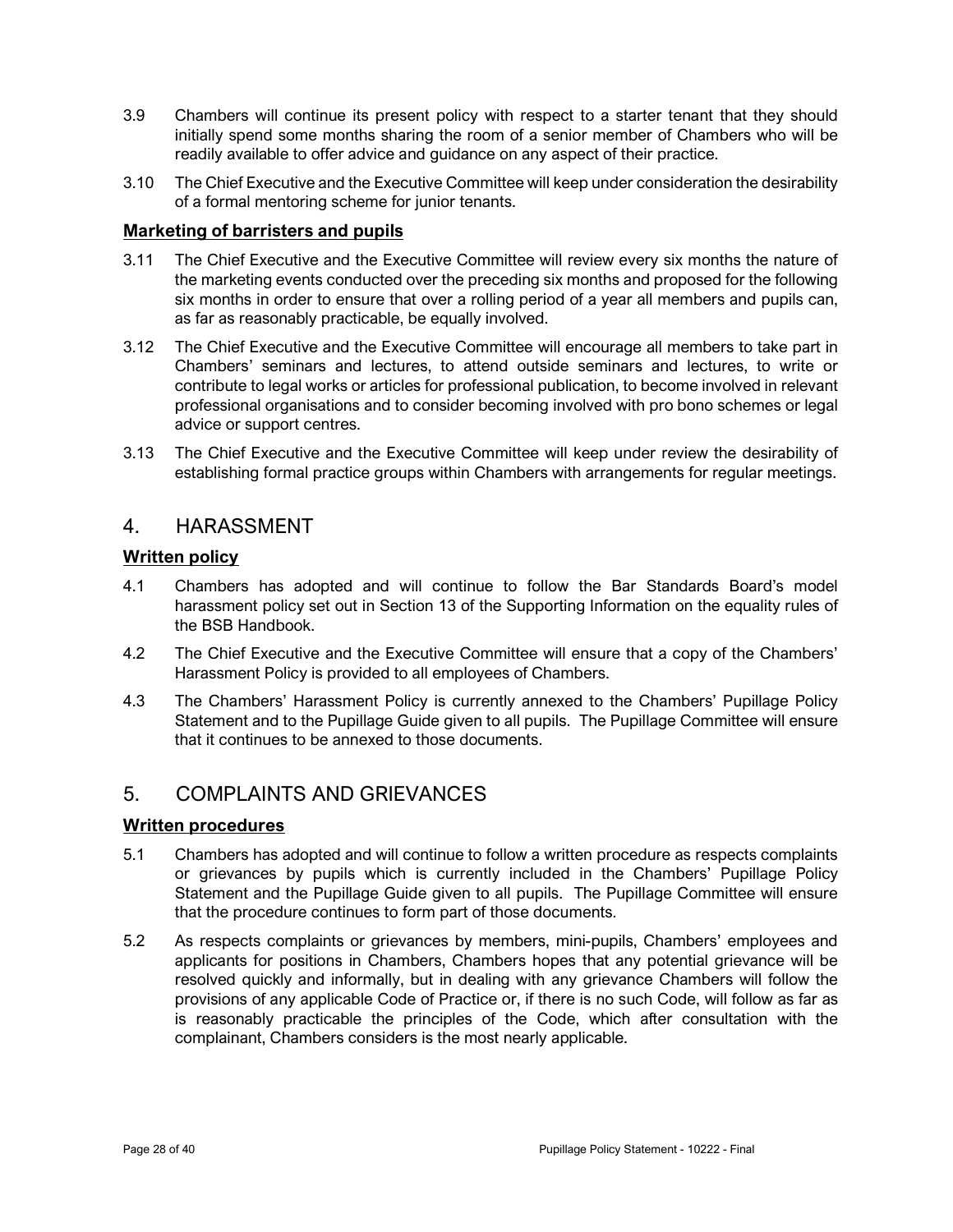- 5.3. Except as provided in respect of pupils, the nominated persons for the purposes of Chambers' Grievance Procedure are the members of the Executive Committee other than the Head of Chambers (if they are such a member).
- 5.4 Chambers will take all reasonable steps to ensure that any member of Chambers who is requested to participate in investigating a complaint or grievance is familiar with the Bar Standards Board Handbook Equality Rules and the Supporting Information.

# 6. SERVICE PROVISION

#### General

6.1 Chambers will maintain its current general non-discrimination policy, which is in the following terms:

"Chambers does not discriminate directly or indirectly on grounds of race, colour, ethnic or national origin, nationality, citizenship, sex, sexual orientation, marital status, disability, religion or political persuasion."

The Chief Executive and the Executive Committee will ensure that its policy is stated on its website and in its brochure and any other similar material issued by Chambers.

6.2 The Chief Executive and the Executive Committee will ensure that members, employees, and pupils are offered the opportunity to undergo diversity training.

#### Disability Discrimination Act 1995

- 6.3 The Equality and Diversity Officer will investigate available sources of advice on making reasonable adjustments to:
	- 6.3.1 Chambers' practices, policies, and procedures,
	- 6.3.2 the provision of auxiliary aids and services,
	- 6.3.3 the physical features of Chambers' premises,

in order to ensure compliance with Chambers' obligations under the Disability Discrimination Act 1995 and will make recommendations to Chambers in the light of such advice, having regard to the resources available to Chambers.

- 6.4 The Equality and Diversity Officer will review annually whether and if so to what extent it is reasonable to obtain further external advice in relation to the provision of services to people with a disability and will report the result of their review to the Executive Committee. The Equality and Diversity Officer will in any event keep under review the need to make further adjustments in respect of the matters listed in paragraph 6.3 and will make recommendations to the Chief Executive and the Executive Committee accordingly.
- 6.5 Any person with a disability who has any dealings with Chambers will be encouraged to make known to Chambers what adjustments to the matters listed in paragraph 6.3 would assist them to make use of the services of Chambers and Chambers will make any such adjustments which are reasonable. A statement to that effect will be made on the Chambers website and in its brochure and any other similar material issued by Chambers.
- 6.6 Chambers will ensure that where any person dealing with Chambers is known to have a disability, they are informed of any matters relating to the provision of Chambers' services which will assist them to make use of those services.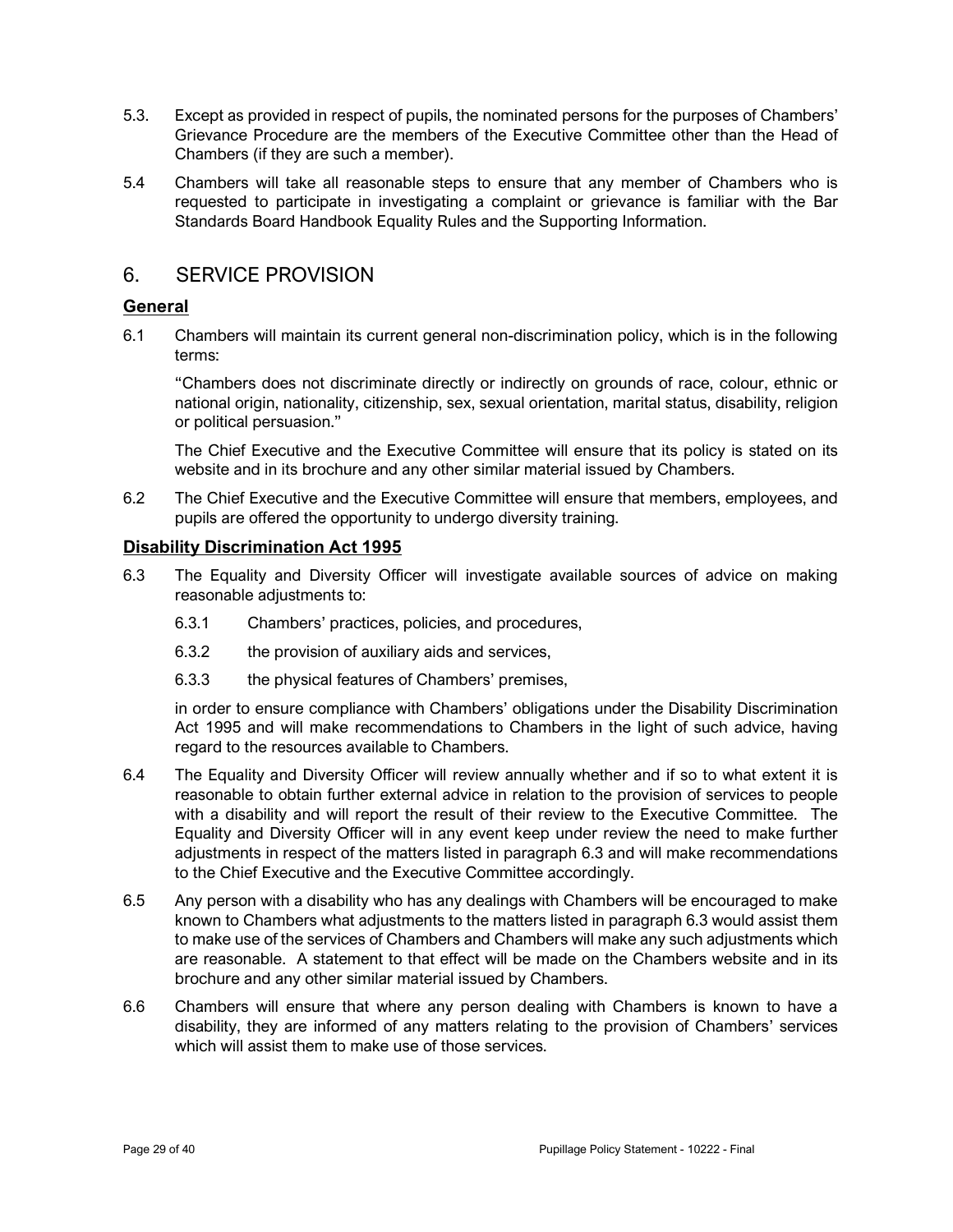6.7 Members and pupils will continue to offer to provide outside Chambers services which would usually be provided on Chambers' premises where to do so will enable a person with a disability to make use of Chambers' services.

# 7. STAFF IN CHAMBERS

## **Recruitment**

- 7.1 In recruiting employees, Chambers will follow the principles of:
	- 7.1.1 open advertisement,
	- 7.1.2 clear and objective selection criteria,
	- 7.1.3 interviewing and decision-making by more than one person,

which are applied in recruiting pupils and tenants.

#### Maternity, paternity, and parental leave

7.2 Chambers will comply with the statutory obligations as varied from time to time.

#### Complaints and grievances

7.3 As set out in section 5, the Chambers' Grievance Procedure applies to members of staff.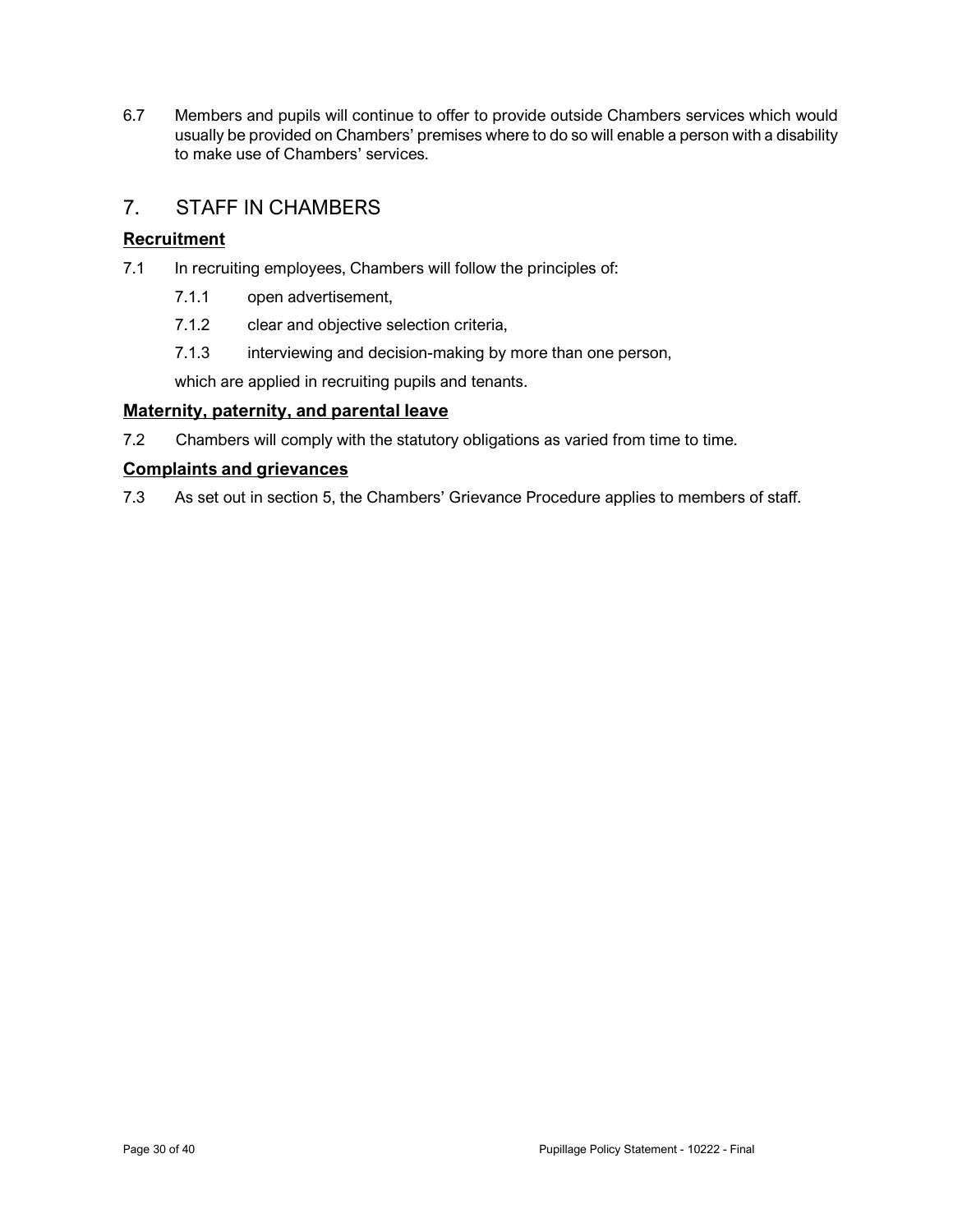# APPENDIX FOUR – TRAINING PROGRAMME FOR PUPILS

# Table of Contents

| <b>TRAINING PROGRAMME FOR PUPILS</b>    | 31 |
|-----------------------------------------|----|
| Overview of training                    | 31 |
| <b>Training Structure</b>               | 32 |
| <b>Pupillage Supervision</b>            | 33 |
| <b>Pupil Supervisors</b>                | 34 |
| <b>Mentors</b>                          | 34 |
| Quality assurance of training programme | 34 |

# Overview of training

The pupillage programme at Radcliffe Chambers has been designed to produce barristers who possess the key knowledge, skills and attributes set out in the BSB Professional Statement for Barristers (the "Professional Statement"). These standards are viewed as minimum standards and pupils at Radcliffe Chambers are expected to exceed them.

Although they are no longer required by the BSB, we continue to use pupillage checklists as an element of our training programme. They are a helpful guide to ensuring that each pupil is exposed to a suitably wide range of work.

Where we can, we adopt a flexible approach to training. This means we tailor training to help each pupil develop the type of practice that they wish to have, whilst ensuring that the commercial needs of Chambers as a whole continue to be met and that each pupil gains proper experience of the main practice areas within Chambers.

Training is not a tick-box exercise but rather a constant subjective assessment of each pupil's skills and a tailoring of support to develop those skills most effectively.

The written record of training consists of the following:

- a. A Pupillage Diary, which should be maintained by the pupil and reviewed regularly with the supervisor;
- b. 3-Month Review Forms, incorporating the checklists, which should be completed by each of the pupil's four supervisors at the end of each period of supervision;
- c. Formal feedback on an advocacy exercise before a panel of members;
- d. At least one piece of formally assessed written work where full feedback will be provided from a more senior barrister who is not a supervisor. If there is more than one pupil at any time the same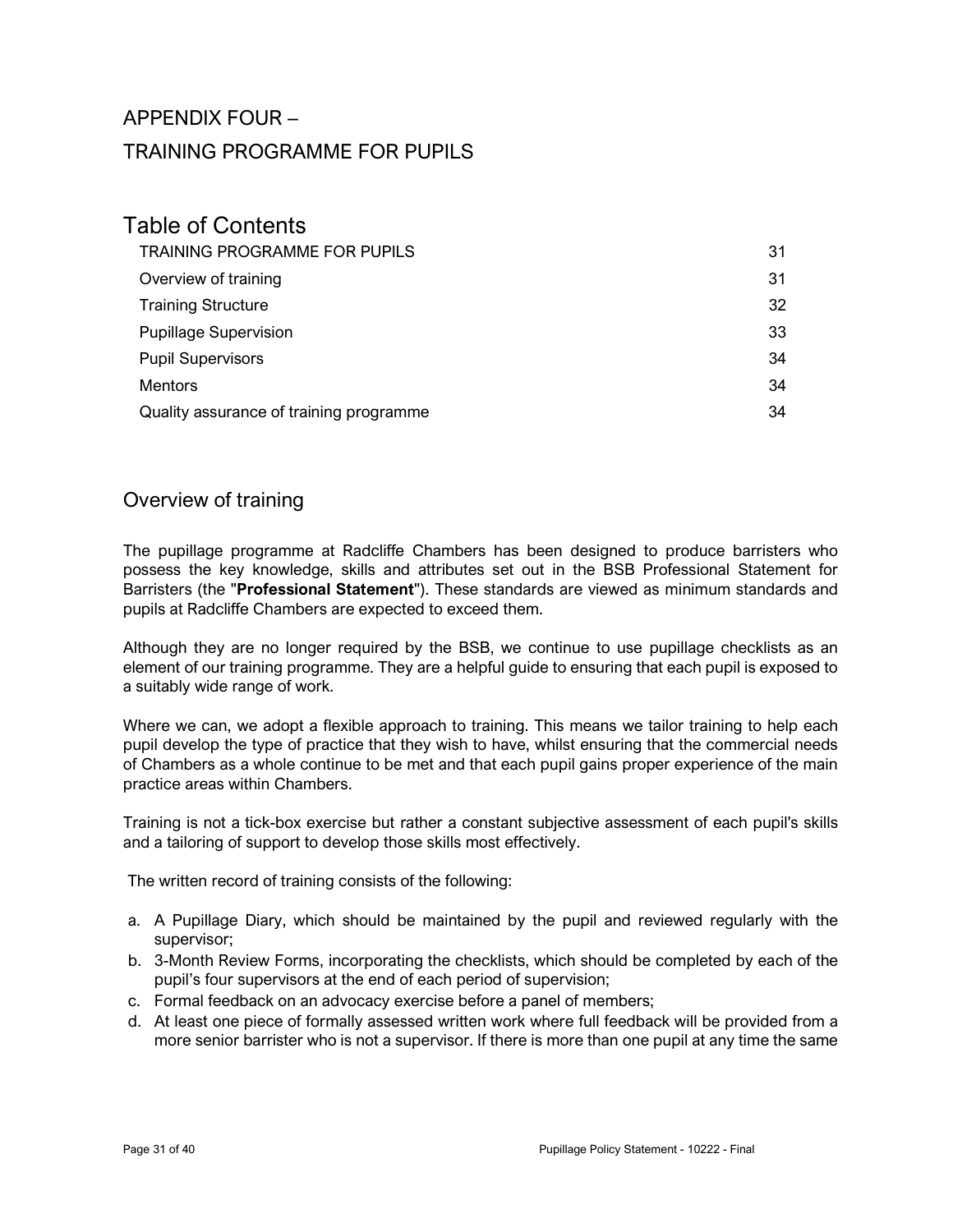piece of work will be provided to each, if Chambers considers there is a need to do so (for example because Chambers is only able to offer one tenancy in a given year);

- e. Written feedback forms (at least one piece of work whilst with a supervisor should have written feedback);
- f. Assessments against competencies at the end of the non-practising six months and at the end of pupillage, to be completed by supervisors alongside the corresponding reviews mentioned in b. above.

# Training Structure

#### **General**

During the first few days of pupillage, pupils will be given a full induction. Pupils will be provided with IT training as well as general familiarisation with Chambers' policies and procedures, including expenses forms, the Equality & Diversity, Sickness & Absence and Grievance & Disciplinary policies. Efforts will also be made to introduce pupils to as many staff members and members of Chambers as possible during their initial days of pupillage.

Thereafter, the day-to-day activities of pupils will be determined by their pupil supervisors and will vary depending on supervisors' practices, external factors and any identified training needs.

Pupils are expected to take part in Chambers' marketing and business development activities from the beginning of their pupillage. These are good opportunities to get to know other members and staff and to create relationships with future clients.

First six pupils can expect a mix of shadowing their supervisors and other barristers at court as well as undertaking research and written work on behalf of those individuals.

Towards the end of their first six months, pupils will undertake an advocacy exercise. A pupil will be given sufficient time to prepare a skeleton argument and will then appear in front of a panel of three or more members of Chambers to present oral arguments. As an example, past exercises have involved making an application for summary judgment.

Subject to satisfactory completion of the first six months, passing the oral advocacy exercise and the approval of their supervisor, during their second six pupils will begin to take on their own work. All pupils are expected to become outstanding advocates. During the second six, pupils will also continue to carry out work for their supervisor and other members of Chambers. A careful balance will be maintained between work done for a supervisor and pupils undertaking their own work, in order to ensure that pupils continue to acquire detailed knowledge of specialist areas of law with the benefit of supervision. Second six pupils will not be required to take on more than two pieces of work per week on their own account.

Pupils will also have access to training sessions and events run internally and externally by Chambers. Attendance is not required but is encouraged as such events will further a pupil's education generally and will also provide invaluable networking opportunities with professional clients. There are also a number of other training courses provided by the Chancery Bar Association and the Inns of Court which pupils are likely to find very useful. On occasion, Chambers may ask pupils to attend a specialist training course on a particular area. The cost of such attendance will be met by Chambers.

Compulsory training courses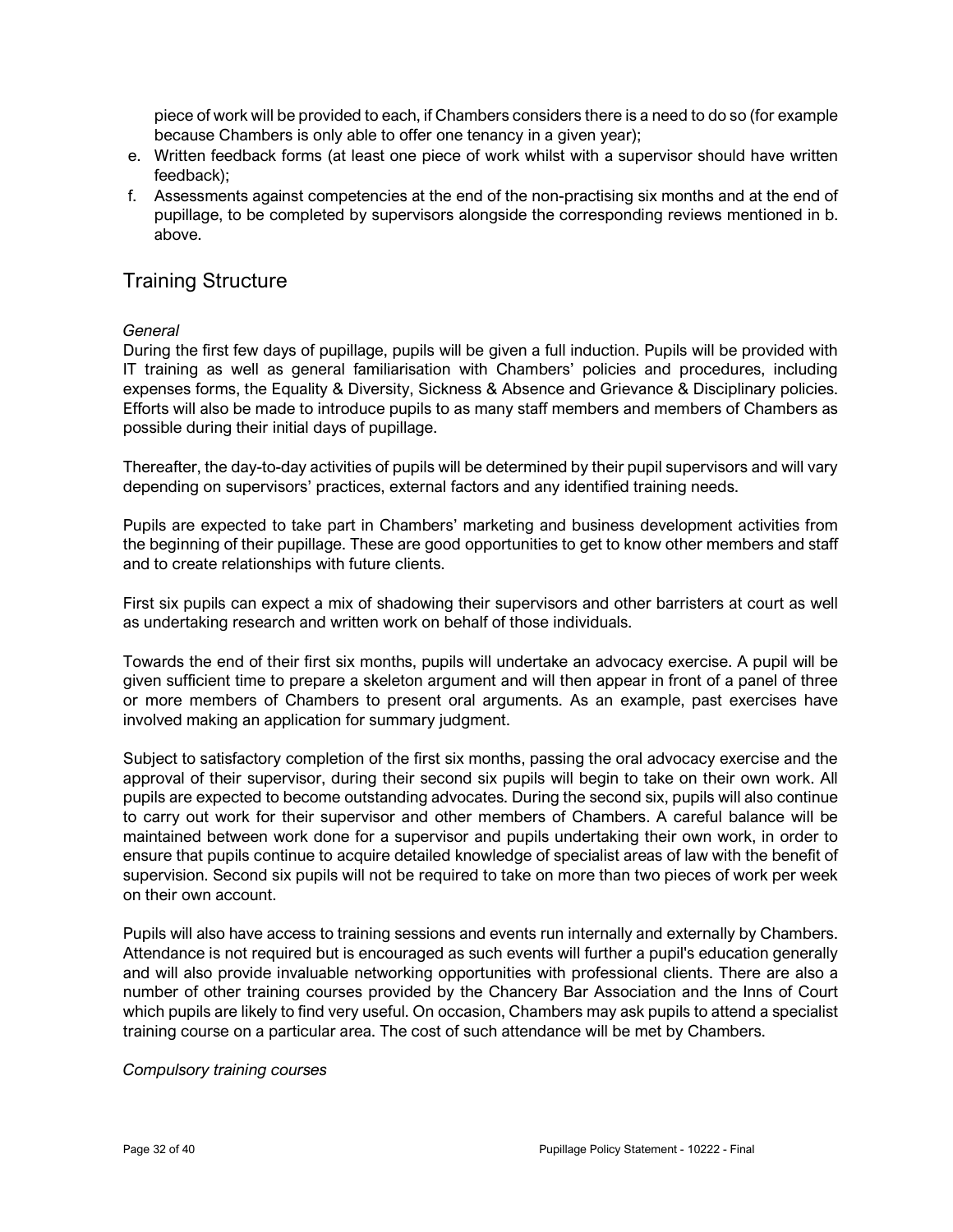All pupils must undertake the compulsory advocacy course, which must be successfully completed prior to starting the practising period (and, when mandated, the compulsory negotiation course). From the academic year 2021/22 the compulsory professional ethics examination will be introduced which the pupil must pass prior to completing pupillage. Chambers will cover the cost of these courses. If, however, a pupil fails the course or any examination the cost of any resits will have to be borne by the pupil.

#### **Assessments**

Pupils are expected to take an active part in their own professional development. Self-assessment and taking responsibility for one's own professional competence and development are key aspects of life at the Bar. To this end, pupils are required to keep a Pupillage Diary recording work completed, any learning points identified and how this work has helped the pupil assess themselves against the Professional Statement. A flexible approach is taken to the Pupillage Diary requirement; the aim is not to go through the motions of recording every piece of work completed and straining to connect this to the Professional Statement. A pupil's Pupillage Diary should be a valuable learning tool, not merely an administrative exercise.

An assessment against the competences should be carried out at the end of the first six months and at the end of pupillage. This will be carried out by the pupil and their current supervisor, with the involvement of the Pupillage Committee as necessary.

Pupils are also encouraged to be proactive in seeking feedback from other members and from clerks.

If, for an extended period of time, the pupil takes sickness leave or is otherwise absent from training and there is a risk that the competences in the BSB's Professional Statement will not be met, the pupil's supervisors and the Pupillage Committee will assess the pupil's learning to date and decide what course of action needs to be taken. The courses of action could include an extension of pupillage, a change of supervisor, or the adoption of a more flexible approach to learning.

## Pupillage Supervision

Pupil supervisors will not endorse any pupil's application for either a provisional or a full practising certificate if they are not entirely satisfied that the pupil has met the required standards as set out in that document.

During the course of pupillage, pupils will have to complete one assessed piece of written work for a more senior barrister who is not their supervisor. Each supervisor will also provide written feedback on at least one piece of written work. After each assessed piece of work, pupils will be provided with a formal feedback sheet to form part of their training record. Pupils should not take a different approach to assessments than they do to any other piece of work they are asked to perform; every task should be performed to the best of the pupil's ability.

Advocacy skills will be developed continually through shadowing, discussing cases with supervisors and other members, a formal advocacy exercise and gaining experience in court during the practising second six. If a pupil is deemed not to meet a sufficient standard in advocacy by the end of their first six (as assessed in the advocacy exercise), their supervisor will not endorse a provisional practising certificate. Should that be the case, the pupil, their current supervisor and the Pupillage Committee will together determine the most appropriate course of action to enable the pupil to meet the required standard.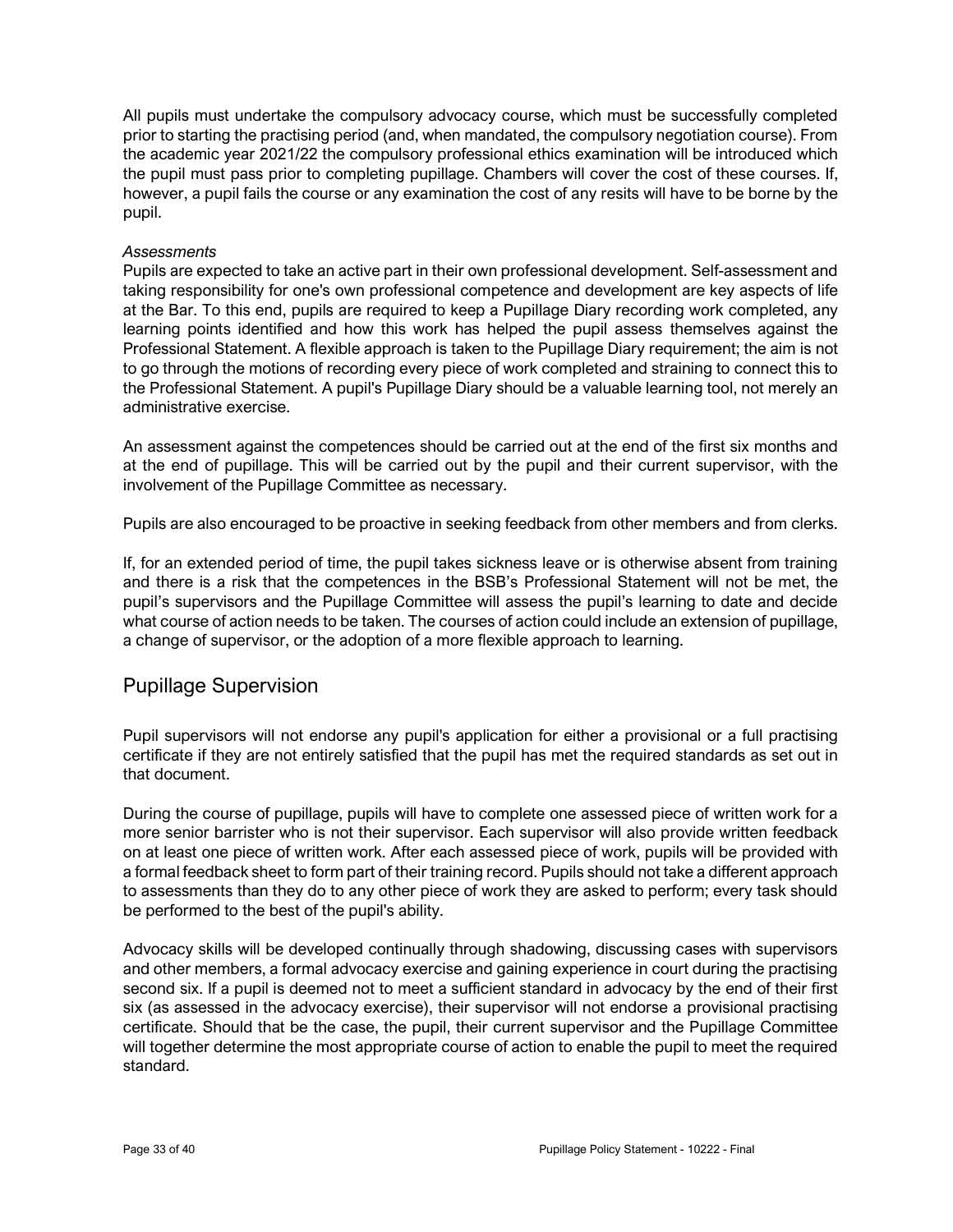Each pupil will be required to undertake a detailed formal review with their pupil supervisor every three months. At each review, pupils will be assessed against the Professional Statement and the pupillage checklists. The supervisor will identify and record areas for improvement. Pupils will be provided with a written record of this assessment and this will form part of a pupil's training record. Each review will be passed on to the next supervisor. The reviews are also an opportunity for pupils to give feedback to their supervisors and to request that greater or lesser focus be placed on any particular training need(s).

# Pupil Supervisors

In order to ensure pupils gain experience of as wide a range of work types and legal specialisms as possible, pupils will ordinarily change supervisors every three months. In general, pupils will be informed who their first supervisor will be at least two weeks prior to the commencement of their pupillage.

Pupil supervisors will be responsible for the day-to-day training and development of their pupil as well as endorsing their pupil's applications for provisional and full practising certificates at the appropriate times.

All pupils will be subject to continuous assessment by their supervisors, having regard to the Professional Statement. All efforts will be made to ensure that feedback is provided to pupils in a fair, timely and objective manner.

All pupil supervisors are trained in accordance with the outcomes and frequency specified by the Bar Standards Board in the Bar Training Manual. Pupil supervisors will ensure they comply with Chambers' reasonable adjustments policy in providing supervision and feedback.

#### **Mentors**

At the beginning of pupillage each pupil will be given details of who their mentor will be. These are generally the most junior members of Chambers who have previously undertaken pupillage at Radcliffe Chambers. The aim of a mentor is to provide supportive and non-judgmental mentoring to assist pupils in obtaining the best pupillage experience possible.

## Quality assurance of training programme

It is very important to Radcliffe Chambers that we provide an excellent pupillage experience. Feedback is sought from pupils on an ongoing basis through a series of meetings with Chambers' CEO. Any areas of concern, including feedback on supervisors, are reported to the Pupillage Committee who will take appropriate steps to address any such concerns.

Chambers' culture is one which encourages continuous professional improvement. This training programme is reviewed on an annual basis by the Pupillage Committee and adjustments are made as needed. Regular monitoring is also carried out by the Pupillage Committee to ensure this programme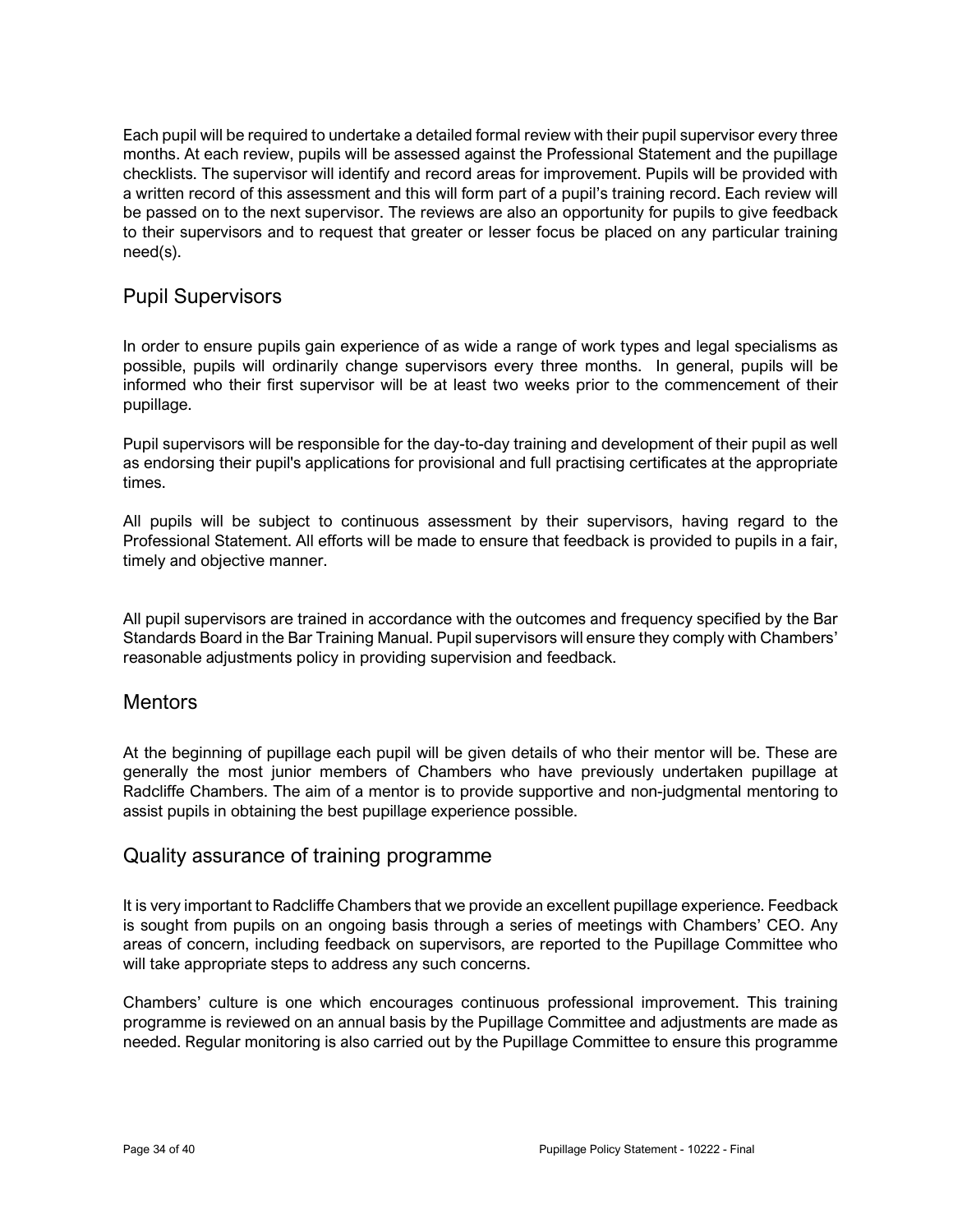is being implemented fully and correctly. Chambers is aware of the need to be flexible. Feedback on improvements regarding flexibility is therefore particularly encouraged.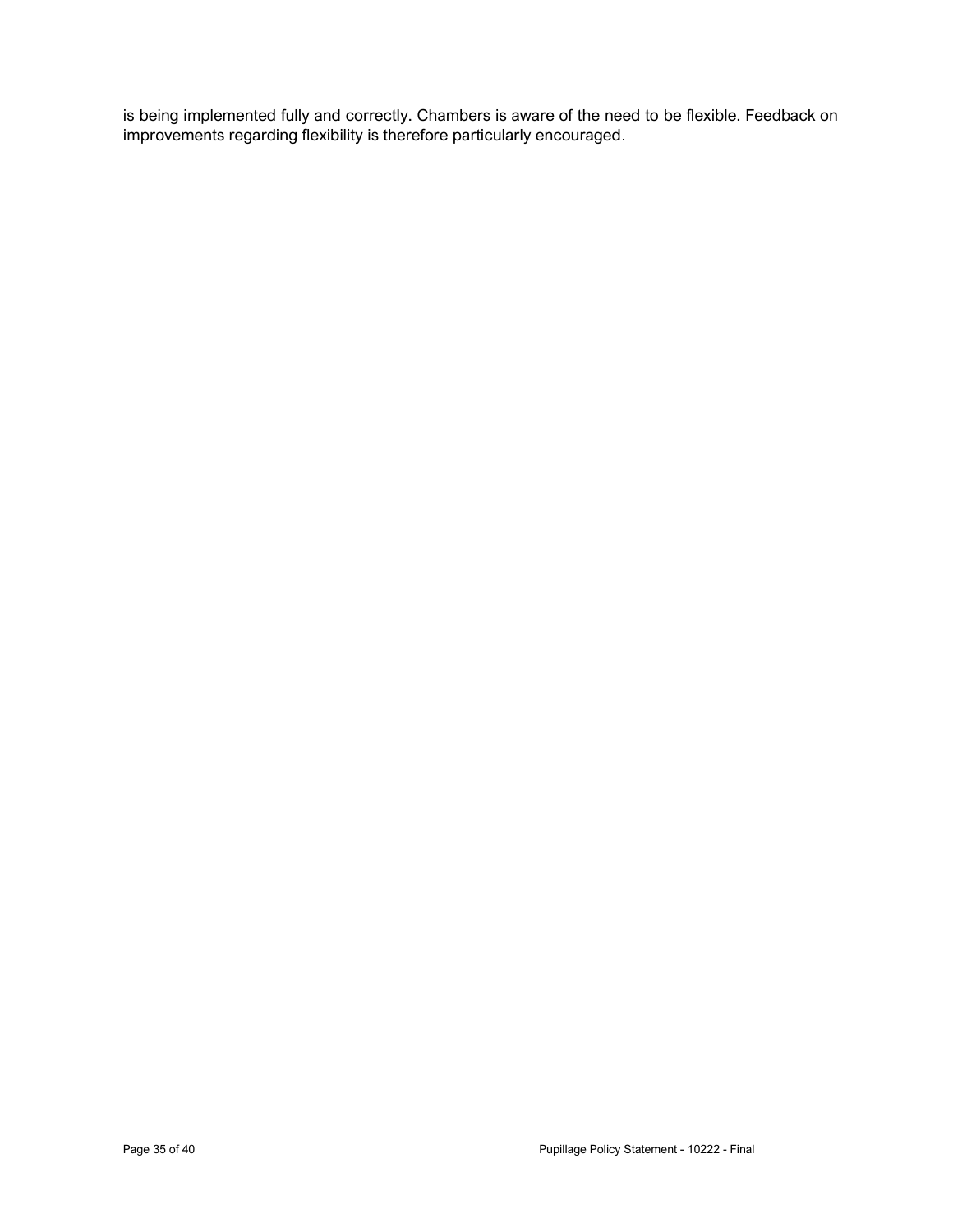# APPENDIX FIVE – PUPIL SUPERVISORS: GUIDANCE AND RESPONSIBILITIES

# Table of Contents

| PUPIL SUPERVISORS: GUIDANCE AND RESPONSIBILITIES        | 36 |
|---------------------------------------------------------|----|
| <b>Pupil Supervisors: Guidance and Responsibilities</b> | 36 |
| Registered pupil supervisors                            | 36 |
| Ratio of pupils to pupil supervisor                     | 37 |
| Training of pupil supervisors                           | 37 |
| Outcomes for training pupil supervisors                 | 37 |
| Registration of pupil supervisors                       | 38 |

# Pupil Supervisors: Guidance and Responsibilities

This document contains information about the role and responsibilities of pupil supervisors at Radcliffe Chambers.

# Registered pupil supervisors

The role of the pupil supervisor is to provide the pupil with:

- Training in accordance with Radcliffe Chambers' Training Programme for Pupils, in a way which meets the competences in the BSB's Professional Statement and in compliance with the BSB's Curriculum and Assessment Strategy; and
- All necessary assistance in complying with their regulatory obligations eg registering their pupillage with the BSB, applying for any necessary waivers, and obtaining practising certificates.

In carrying out this role, the pupil supervisor will have all necessary and appropriate support from Chambers.

Pupil supervisor contact time with pupils will vary, but high standards of supervision must be maintained and must be capable of being demonstrated to the BSB. The Pupillage Committee will monitor supervision standards on a regular basis.

Any change in pupil supervision arrangements previously authorised must be reported to and authorised by the BSB.

There are no longer eligibility criteria for pupil supervisors except that a pupil supervisor must normally be a practising barrister.

All pupil supervisors must ensure that they have received (and continue to receive) appropriate training that meets the outcomes specified by the BSB.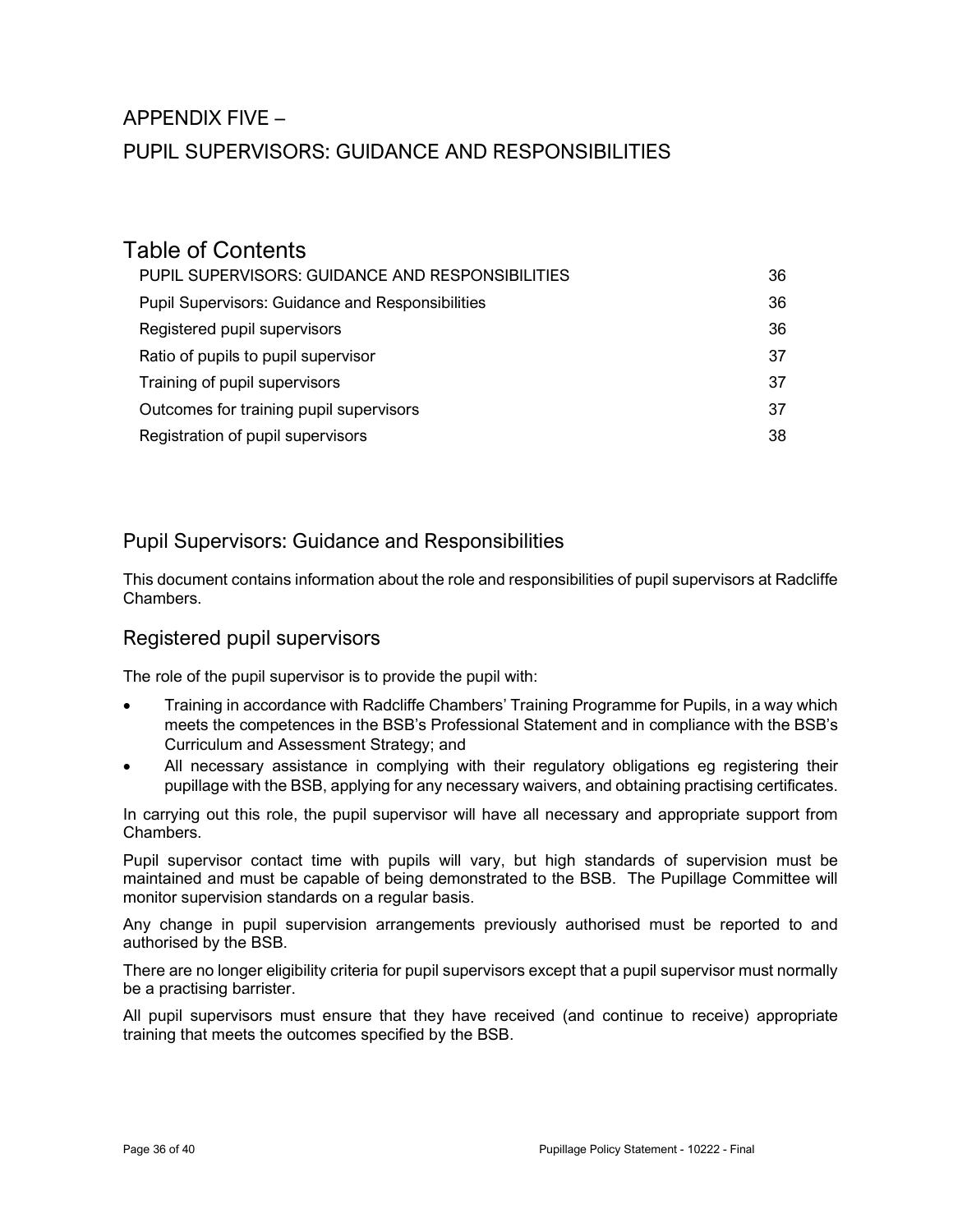When considering the suitability and competence of a member of chambers to act as a pupil supervisor, Chambers will check the disciplinary record of the member with reference to the Barristers' Register on the BSB website and seek a declaration from the member that no other disciplinary action is in progress. Other considerations include:

- Professional experience;
- Nature of the member's practice and whether it offers appropriate learning opportunities;
- The time the member can devote to a pupil;
- Aptitude to create an appropriate learning environment; and
- Competence to provide effective feedback.

If any matter which appears to affect the suitability of a member to act as a pupil supervisor comes to the notice of the BSB, the BSB's policy is to assess the matter in accordance with its risk-based approach to regulation and take appropriate action. The BSB may designate a barrister as unsuitable to be a pupil supervisor.

#### Ratio of pupils to pupil supervisor

Supervisors may supervise up to two pupils at the same time, one non-practising and one practising. It is the policy of Chambers, however, for pupil supervisors to have no more than one pupil for a period of three months in any two-year period. This may be more frequent under exceptional circumstances eg lack of appropriately trained supervisors.

## Training of pupil supervisors

Chambers will ensure that all pupil supervisors receive appropriate training before supervising a pupil and continue to receive appropriate training. Chambers will maintain training records. Members should also record any such training on their Continuing Professional Development records.

Formal training can only cover a certain amount of ground in one session, so pupil supervisors should combine this formal training with a combination of (i) self-study (eg reading the relevant BSB documentation); (ii) familiarisation with Chambers' policies and procedures relevant to pupillage; and (iii) attending third party training (where not available in-house).

Appropriate further training can be on subjects such as equality, diversity and inclusion, bullying and harassment, learning styles, coaching skills, giving effective feedback and wellbeing.

Pupil supervisors who do not have prior experience will be provided with additional support from Chambers to ensure they are able to deliver effective feedback to pupils.

Refresher training is mandatory every five years, and after three years if the barrister has not been a pupil supervisor during that time.

Under the CPD rules barristers have an obligation to reflect on their competence as a pupil supervisor or as a member of the pupillage committee, or equivalent.

## Outcomes for training pupil supervisors

#### The regulatory requirements

The pupil supervisor will:

- Be familiar with the current version of the following BSB documents (all of which are available on the BSB website) and the relevant regulatory requirements:
	- The BSB Handbook:
	- The Bar Qualification Manual: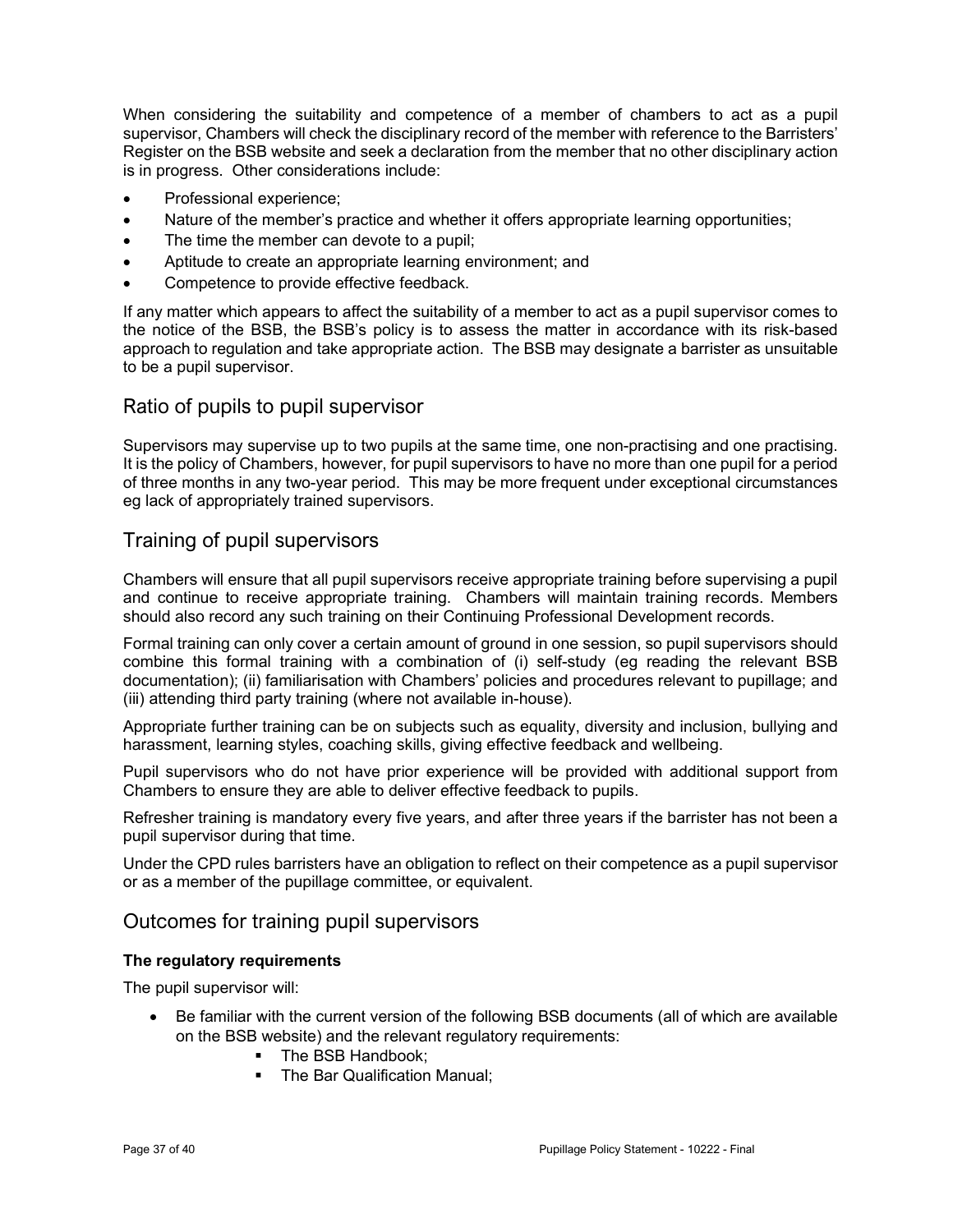- The Authorisation Framework and supporting guidance for pupillage;
- The Professional Statement, Threshold Standard and Competences; and
- The Curriculum and Assessment Strategy.
- Be familiar with and able to apply the Equality and Diversity Rules (contained in the BSB Handbook) and the Equality Act.
- Understand the BSB's administrative procedures for registering pupillage and applying for the Provisional and Full Practising Certificates.
- Understand the role of a pupil supervisor.

#### Chambers' pupillage training programme, policies and processes

The pupil supervisor will:

- Be familiar with Chambers' Training Programme for Pupils and able to apply it, in order to assist pupils in meeting the competences in the Professional Statement to the threshold standard.
- Be familiar with Chambers' policies, procedures, and standard documentation in relation to pupillage, and able to apply them. These documents are located on the Chambers Intranet.

#### Effectiveness as a pupil supervisor

The pupil supervisor will:

- Understand what makes an effective supervisor, have knowledge and experience of how pupils learn effectively and be able to assess the learning needs/learning styles of their individual pupils.
- Understand the time commitment that is required to be effective as a pupil supervisor.
- Understand the behaviours which constitute unacceptable supervision practices.
- Be competent to conduct assessment of their pupils' progress in meeting the required competences and to conduct effective one-to-one appraisal and feedback to pupils throughout the duration of the supervision period.
- Be able to identify and act on their own development needs as an effective pupil supervisor.

#### Pupil wellbeing

The pupil supervisor will:

- Be familiar with and be able to apply Chambers' policies and support mechanisms to enable all pupils to complete their training and to support those who experience difficulties.
- Be able to direct pupils to where they can find help externally if needed.
- Be able to create a positive relationship with pupils, such that they feel comfortable to speak up without fear of intimidation or unfair reproof.

## Registration of pupil supervisors

Pupils must have a named pupil supervisor who is responsible for confirming that the non-practising and the practising period of pupillage have each been satisfactorily completed.

The supervisor responsible for signing off each period of pupillage must be registered in relation to that pupillage by the time the pupillage is registered (or notified promptly if there is a change in circumstances) and trained to the required standards.

The BSB is no longer maintaining a register of approved pupil supervisors but will maintain a record of which pupil supervisor is responsible for signing off each pupil, when that pupillage is registered.